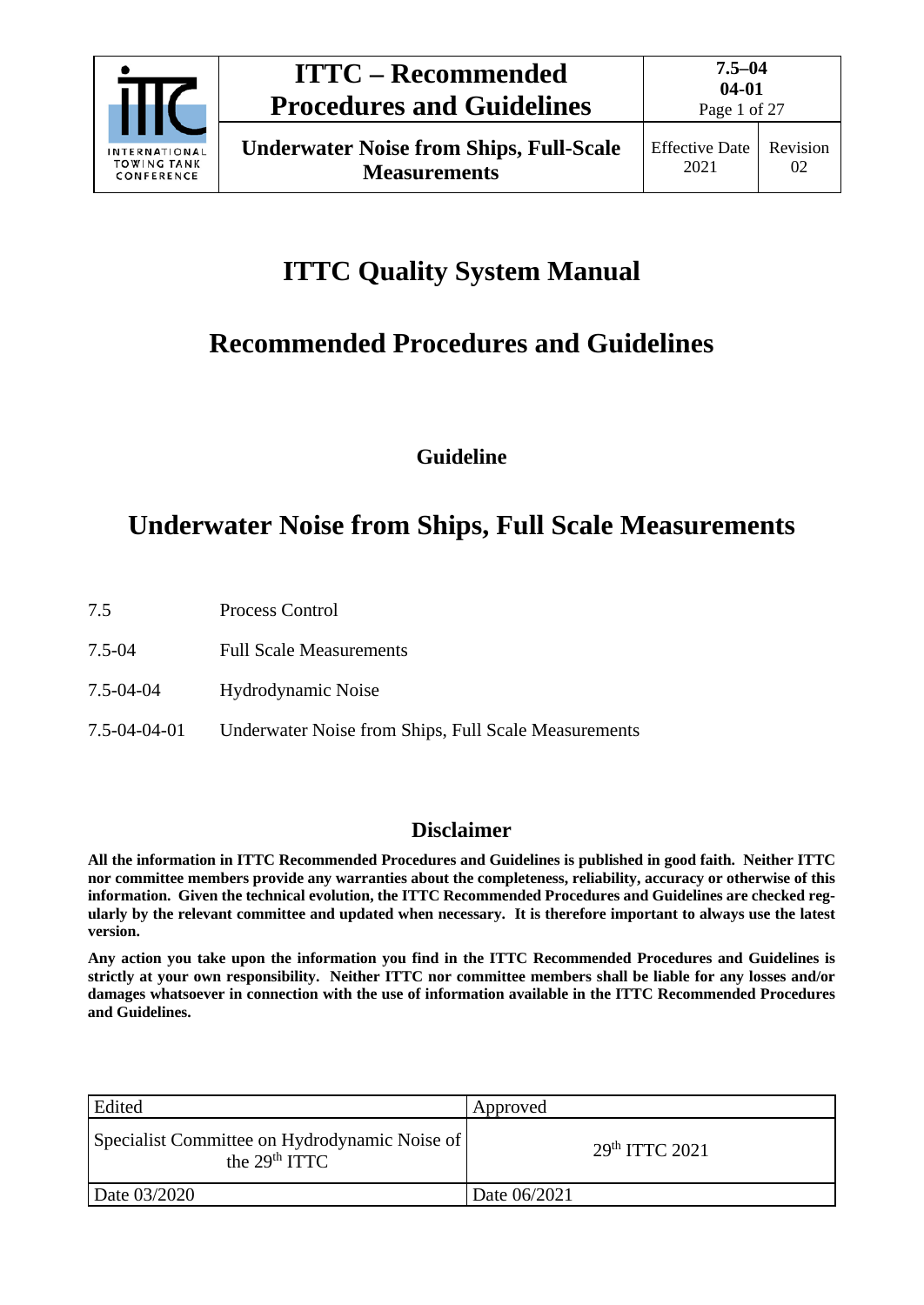

**Underwater Noise from Ships, Full-Scale Measurements**

Effective Date 2021

### **Table of Contents**

| 1.  | <b>PURPOSE OF THE GUIDELINES 3</b>                 |
|-----|----------------------------------------------------|
| 2.  | <b>NORMATIVE REFERENCES3</b>                       |
| 3.  | <b>MEASUREMENT REQUIREMENTS</b><br>AND PROCEDURE 4 |
| 3.1 |                                                    |
| 3.2 | <b>Characteristics of Ship Radiated</b>            |
| 3.3 |                                                    |
|     | 3.3.1                                              |
|     | 3.3.2 Test site water depth (deep vs.              |
| 3.4 | <b>Measurement Configuration 7</b>                 |
| 3.5 |                                                    |
| 3.6 | <b>Environmental Conditions11</b>                  |
| 3.7 | Ship Configuration 11                              |
| 4.  | DATA ACQUISITION AND                               |
| 4.1 |                                                    |
|     | 4.2 Data Acquisition 12                            |
|     | Analogue-to-digital conversion<br>4.2.1            |

| 4.2.2 | Hydrophone information12                                |
|-------|---------------------------------------------------------|
| 4.2.3 |                                                         |
| 4.2.4 | System self-noise 13                                    |
| 4.2.5 | Background noise measurements<br>and auxiliary data  13 |
| 4.3   | <b>Data Processing. Reporting and</b>                   |
|       |                                                         |
| 4.3.1 | Definitions and Nomenclature  13                        |
| 4.3.2 | Underwater Noise Measurements                           |
| 4.3.3 | Correction for background noise 15                      |
| 4.3.4 | Correction for propagation loss16                       |
| 4.3.5 | Correction for bottom and free                          |
|       | 4.4 Uncertainty analysis18                              |
| 4.4.1 | Sources of uncertainty, variability,                    |
| 4.4.2 | Quantification and minimization of                      |
| 5.    | REQUIRED AND RECOMMENDED                                |
| 6.    |                                                         |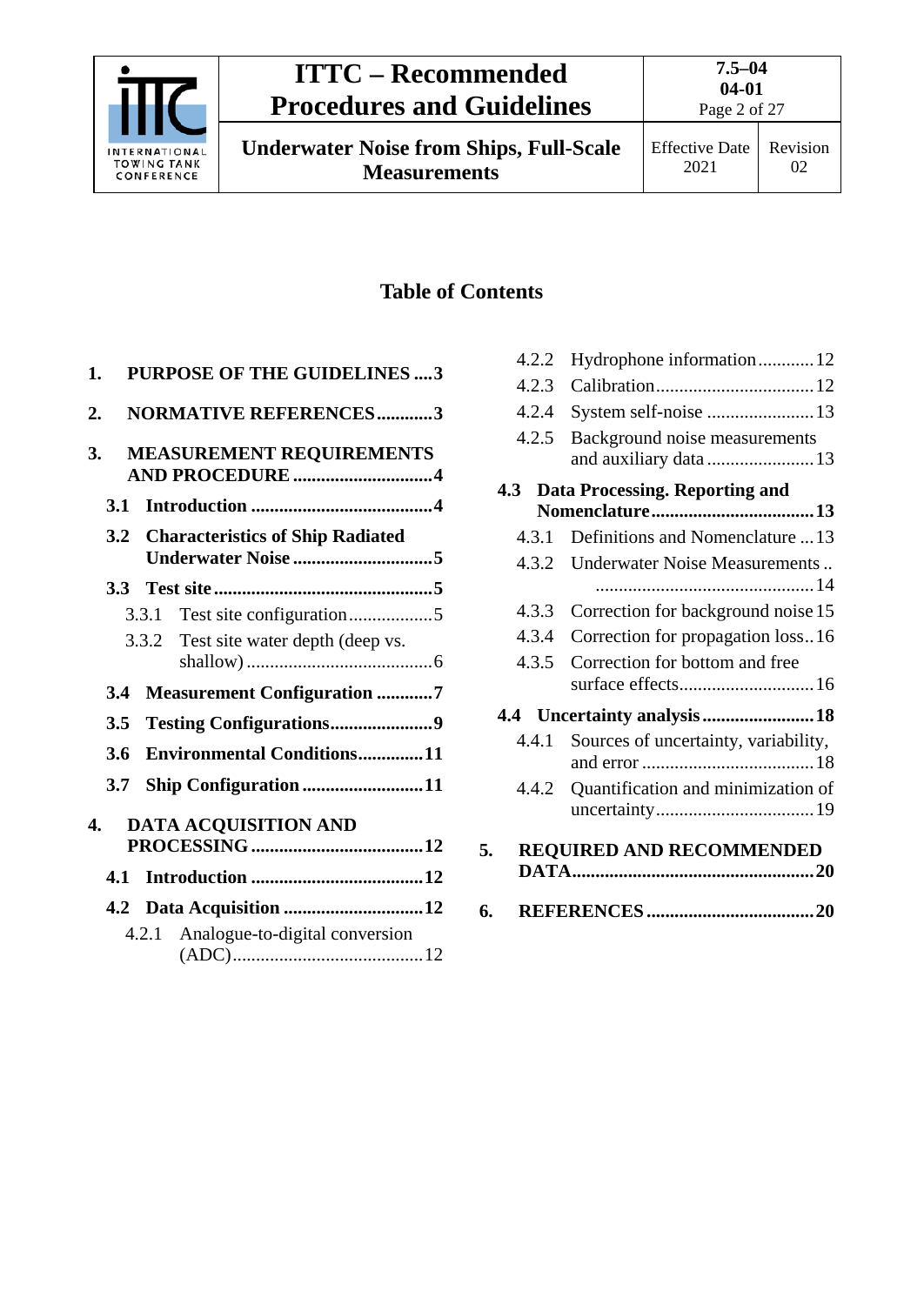

#### **Underwater Noise from Ships, Full Scale Measurements**

#### <span id="page-2-0"></span>**1. PURPOSE OF THE GUIDELINES**

The purpose of this document is to provide guidance on the available procedures and methodologies for measuring underwater noise from surface ships. For the purposes of this document underwater noise is defined as the sound generated by a ship as measured in terms of sound pressure levels. Current interest in measurement of surface ship underwater noise is driven by recognition of the importance of anthropogenic (human-made) noise in the ocean and its environmental impact. In addition, ship underwater noise has an influence on the operation of hydroacoustic equipment. The current guidelines only address the measurement of underwater ship noise and does not comment on the impact of such noise.

It is noted that the subject of measuring under water radiated ship noise is currently being extensively examined by many different International Committees and Organizations with various standards having been issued and numerous others in the drafting phase. Reference to these standards is provided in Section 2. The extensive level of activity on this topic is due to both potential differences in national interests and the broad range of ship types, operating conditions, and oceanic environments that need to be addressed. Ship types can range from relatively small vessels to ultra large container ships. Vessel speeds can range from relatively slow, in near-shore and congested waters, to unrestricted full-speed in open oceans. Oceanic environments can range from relatively shallow water, where the sea bottom plays significantly in noise levels, to deep ocean conditions for which the bottom plays no role.

Much of the material provided in these guidelines is drawn from the currently available publications. It is recommended that these guidelines be revisited and updated periodically as further International Standards for this topic are published and when National and International requirements for ship underwater noise monitoring and regulation are established.

#### <span id="page-2-1"></span>**2. NORMATIVE REFERENCES**

Ship-generated underwater noise, as previously stated, is a topic of extensive interest due to recognition of its possible environmental impact and the potential of new regulatory measures. As such, a large body of publications related to this topic has been developed over the last few years. For purposes of this guidelines, the salient publications can be categorized into three groupings:

- National/International Standards;
- Rules of Classification Societies;
- Guidelines in the form of Good Practices.

A listing of those found most informative is provided in [Table 1.](#page-2-2)

<span id="page-2-2"></span>Table 1: Publications Related to Underwater Noise from Ships

| <b>National/International Standards</b>  |
|------------------------------------------|
| · ANSI/ASA, 2009, Quantities and pro-    |
| cedures for description and measure-     |
| ment of underwater sound from ships,     |
| Part 1: General requirements,            |
| ANSI/ASA S12.64-2009/Part 1              |
| • ISO 17208-1:2016 Underwater acous-     |
| tics – Quantities and procedures for de- |
| scription and measurement of under-      |
| water sound from ships $-$ Part 1: Re-   |
| quirements for precision measurements    |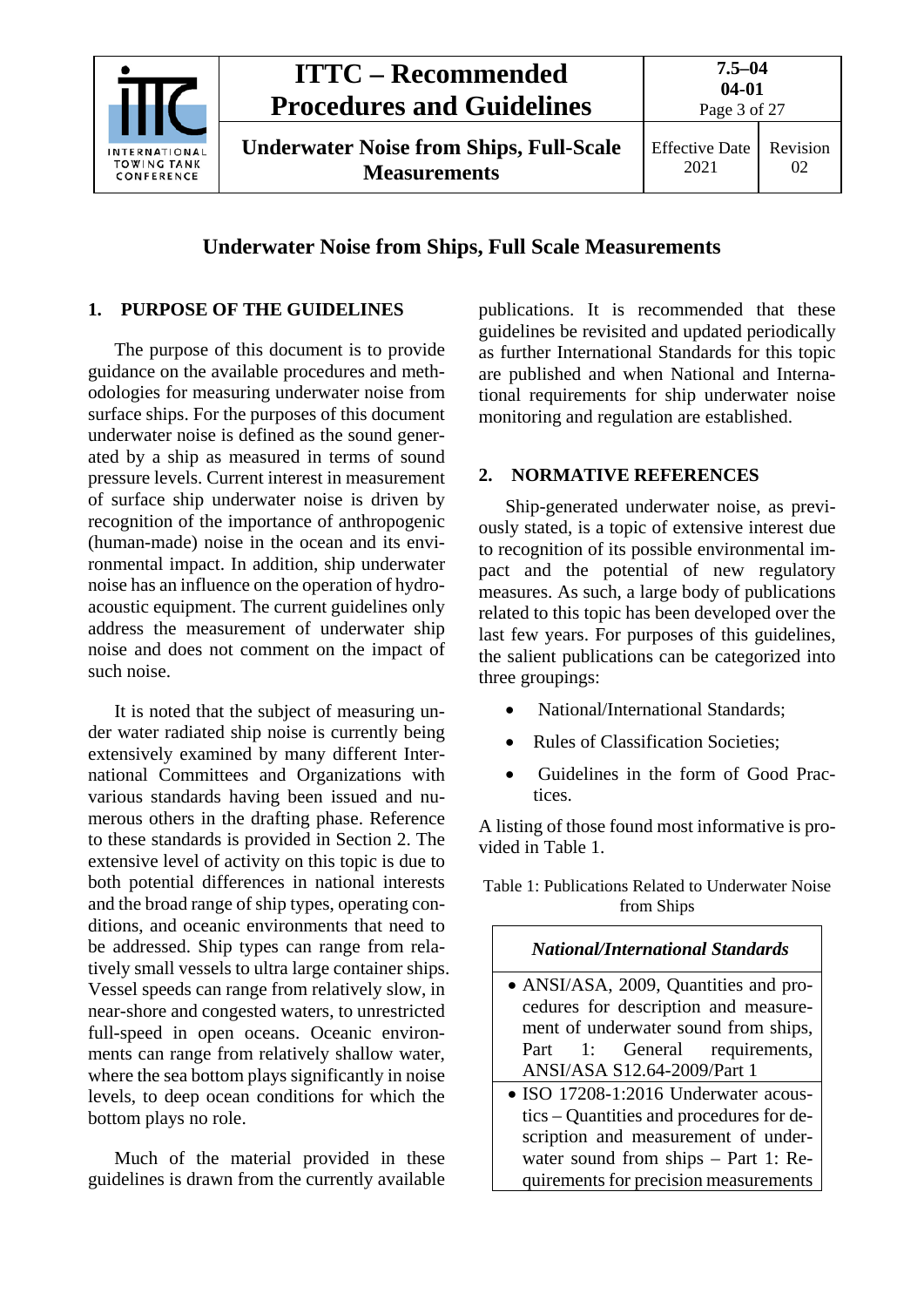

**Underwater Noise from Ships, Full-Scale Measurements**

2021

Effective Date Revision  $02<sub>z</sub>$ 

in deep water used for comparison purposes

- ISO 17208-2:2019. Underwater acoustics – Quantities and procedures for description and measurement of underwater sound from ships – Part 2: Determination of source level from deep water measurements.
- ISO/NP 17208-3:2017. Underwater acoustics – Quantities and procedures for description and measurement of underwater noise from ships – Part 3: Requirements for measurements in shallow water (under development in ISO/TC43/SC3)
- ISO 18405:2017 Underwater acoustics – Terminology.

### *Rules of Classification Societies*

- DNV GL 2018, Rules for classification – Ships - Part 6 Additional class notations: Chapter 7 Environmental protection and pollution control
- DNV GL, Class Guideline DNVGL-CG-0313, Edition July 2019, Measurement procedures for noise emission
- BV, 2018, Underwater Radiated Noise (URN), Bureau Veritas Rule Note NR614
- RINA, 2017, Amendments to Part A and Part F of "Rules for the Classification of Ships" - New additional class notation: "DOLPHIN QUIET SHIP" and "DOLPHIN TRANSIT SHIP"
- ABS, 2018. Guide for the classification notation – UNDERWATER NOISE
- Lloyd's Register, 2018, ShipRight Design and Construction - Additional Design and Construction Procedure for the Determination of a Vessel's Underwater Radiated Noise

• CCS, 2018, Guideline for ship underwater radiated noise

### *Guidelines in the form of Good Practices*

- AQUO D3.1, 2014, Task T3.1, WP 3: Measurements, European URN Standard Measurement Method
- National Physical Laboratory, 2014. NPL Good Practise Guide No. 133, Underwater Noise Measurement
- AQUO and SONIC, 2015, Guidelines for Regulation on UW Noise from Commercial Shipping, Prepared by: Bureau Veritas, DNVL GL

The first listed in [Table 1](#page-2-2) is the earliest Standard issued that addresses measuring underwater ship noise with the second being essentially an update. The documents in [Table 1](#page-2-2) should be referenced for further information and detail not provided in this guideline.

It is noted that the rules (that include limit values) for underwater radiated noise of commercial ships vary between the various class societies. The report of the  $29<sup>th</sup> TTC$  Specialist Committee on Hydrodynamic Noise (2020) provides a review.

### <span id="page-3-0"></span>**3. MEASUREMENT REQUIREMENTS AND PROCEDURE**

### <span id="page-3-1"></span>**3.1 Introduction**

Documentation and reporting of test site information is critical to the resulting usefulness of noise measurements. There needs to be sufficient information to allow appropriate test configuration and site/environmental related corrections to be made to measurements to arrive at test site independent noise source levels. This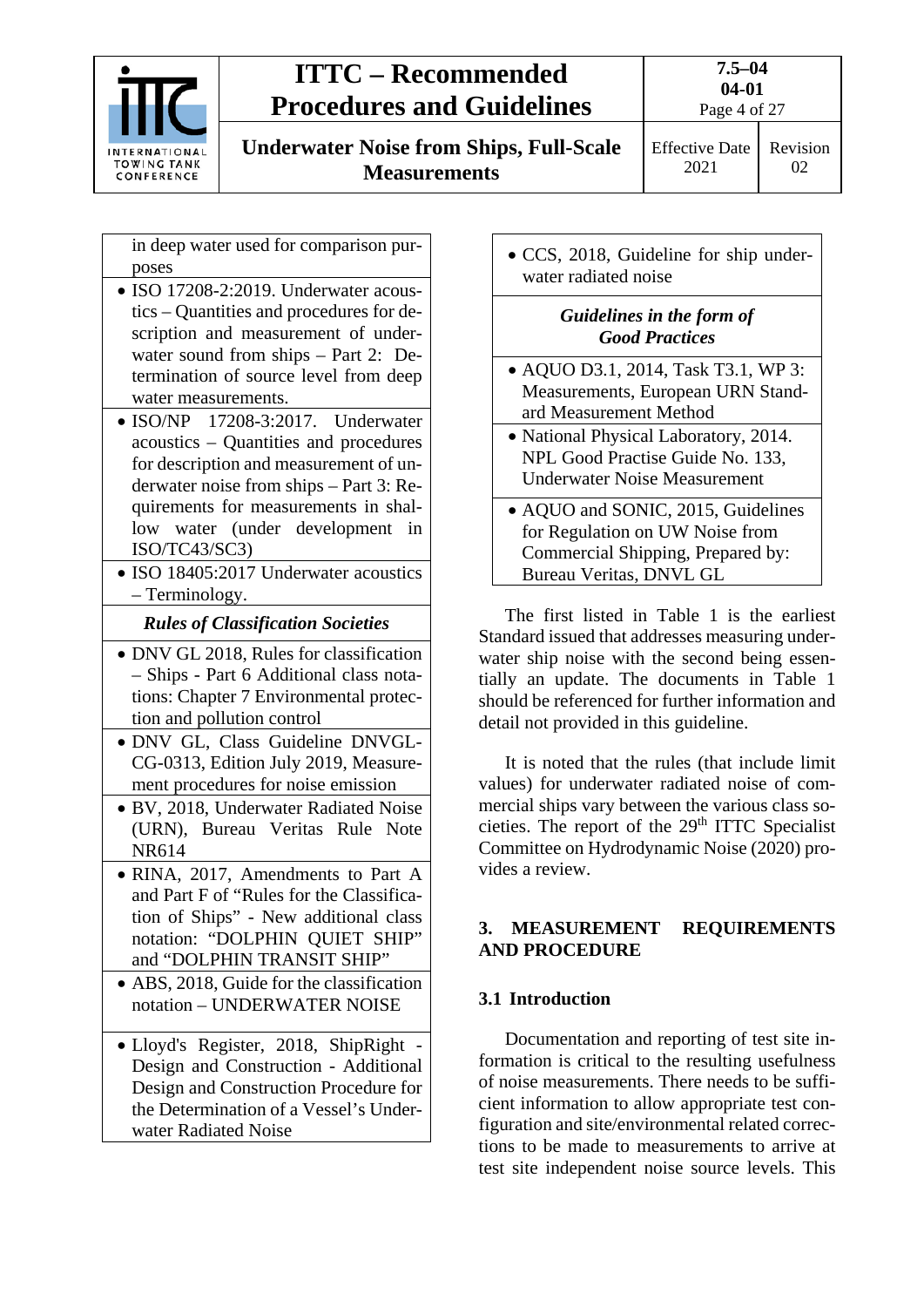| <b>INTERNATIONAL</b><br>TOWING TANK<br>CONFERENCE | <b>ITTC – Recommended</b><br><b>Procedures and Guidelines</b>         | $7.5 - 04$<br>$04 - 01$<br>Page 5 of 27 |                |
|---------------------------------------------------|-----------------------------------------------------------------------|-----------------------------------------|----------------|
|                                                   | <b>Underwater Noise from Ships, Full-Scale</b><br><b>Measurements</b> | <b>Effective Date</b><br>2021           | Revision<br>02 |

provides noise source levels which can used with noise propagation models to estimate ship noise impact when the ship is operating at other locations or in other oceanic environments. The discussion in other sections of this document address issues related to necessary corrections.

Described in this section on Measurement Requirements and Procedures are: a description of ship noise components and their variation with ship speed; characteristics of the test site; measurement configuration; testing configurations; environmental conditions such as sea state and associated weather conditions; and ship configuration.

#### <span id="page-4-0"></span>**3.2 Characteristics of Ship Radiated Underwater Noise**

The report by the Specialist Committee on Hydrodynamic Noise for the  $27<sup>th</sup> ITTC$  (2014) describes many characteristics of ship underwater radiated noise that are important in establishing measurement guidelines. Particularly important is that ship underwater noise is generated by different ship-related mechanisms, each varying differently in strength with ship speed. [Fig](#page-4-3)[ure 1,](#page-4-3) which is an adaption from Carlton (2012), illustrates this point. For this illustration ship noise source mechanisms have been grouped as being; (1) propeller noise, (2) flow noise, and (3) machinery noise. The relative level and possible character of each of these sources for a specific vessel depends on the type of ship, the type of propulsion system used, and the degree that noise quieting features are incorporated in the design. As illustrated, at low ship speed the dominant source is machinery noise which generally increases slowly in level with ship speed. At higher speeds underwater noise is dominated by propeller noise, particularly for speeds above cavitation onset. Flow noise, which is noise generated by flow over the ship hull and hullmounted components, may be a contributor to underwater noise in the mid-speed range but is not a controlling source at any speed.



<span id="page-4-3"></span>Figure 1: Illustration of variation of ship underwater radiated noise contributors with ship speed.

These characteristics need to be considered when conducting underwater noise measurements. For example, testing periods with low ambient noise levels are needed if underwater levels at low ship speeds are to be measured. If testing is to identify speed of cavitation onset then attention needs to be given to avoid ship and seaway conditions that might alter cavitation onset.

#### <span id="page-4-2"></span><span id="page-4-1"></span>**3.3 Test site**

#### 3.3.1 Test site configuration

The procedures and methods for full-scale noise measurements are dictated by the objectives and purpose of the measurements program; for example, whether the measurements are made on commercial, military, or possibly research vessels. The ANSI and ISO standards listed in [Table 1](#page-2-2) provide measurement standards that depend on the quality of measurements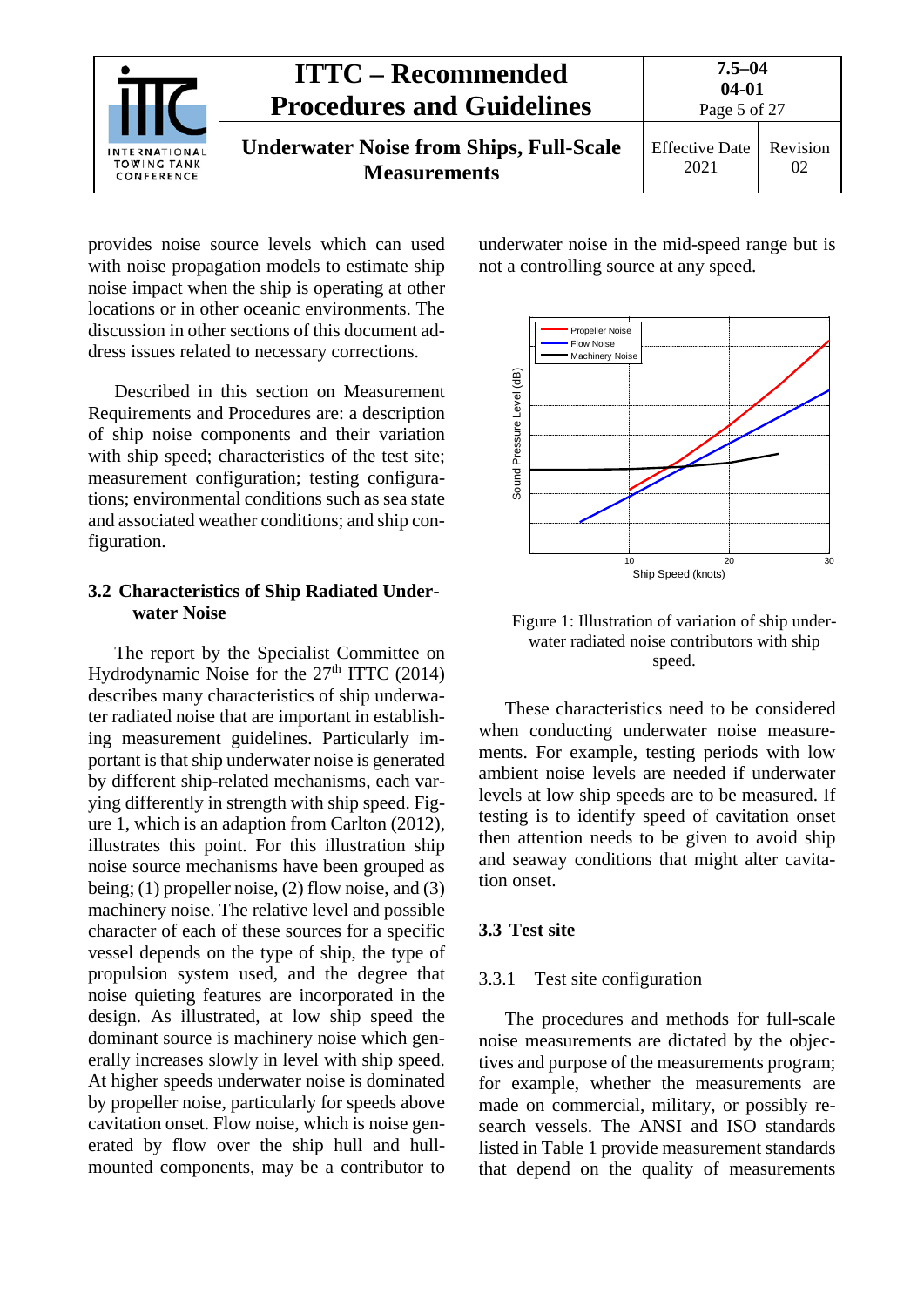|                                                   | <b>ITTC – Recommended</b><br><b>Procedures and Guidelines</b>         | $7.5 - 04$<br>$04 - 01$<br>Page 6 of 27 |                |
|---------------------------------------------------|-----------------------------------------------------------------------|-----------------------------------------|----------------|
| <b>INTERNATIONAL</b><br>TOWING TANK<br>CONFERENCE | <b>Underwater Noise from Ships, Full-Scale</b><br><b>Measurements</b> | <b>Effective Date</b><br>2021           | Revision<br>02 |

needed. Specifications for three grades of measurement quality are provided; (1) precision grade, (2) engineering grade, or (3) survey grade. The AQUO WP-3 document listed in [Table 1](#page-2-2) recommends procedures for two grades of measurements; (A) for engineering purposes with high accuracy and repeatability, and (B) for comparison to noise limits with medium accuracy and repeatability. The URN procedures also address guidelines for both shallow water (A1/B1) and deep water (A2/B2) measurements.

Testing is generally done using either fixed or mobile measurement equipment with the latter more common due in part to the complexity and cost of fixed facilities. It is noted that some fixed sites also employ mobile equipment, particularly those that predominantly support measurements of military ships. On-board measurement equipment may also be used in addition to fixed and/or mobile range equipment.

The basic configuration for deploying hydrophone(s) for underwater noise measurements is; surface mounting where hydrophones(s) are suspended from a surface buoy or support platform; using a bottom anchor and subsurface riser buoy combination onto which the hydrophone(s) are attached; or, a configuration where the hydrophone is mounted in a cage resting on the sea bottom. Various configurations of bottom mounting are used due to unique issues at the testing site. The various existing guidelines recommend hydrophone deployment procedures that improve measurement accuracy and repeatability.

#### <span id="page-5-0"></span>3.3.2 Test site water depth (deep vs. shallow)

Water depth at a test site is an important issue that affects the quality of measurements that can be obtained and the type of deployment system that is used. While preference is naturally for deep water test, for which the influence of bottom reflections on acoustic propagation are not significant, the off-shore waters of many countries consist on an extended continental shelf which is characteristically shallow water (Pang & Wu 2014). Further, the infrastructure needed to support measurements in deep water is more complicated and periods of low background noise (low sea state conditions) are less often.

A single definition of what constitutes shallow water does not exist and varies amongst the normative references. The requirement of 150 m or 1.5 times ship length is used in ISO 17208- 2:2019 and by most of the class societies to define deep water. This recommendation is set in part to ensure measurements include acoustic contributions that may exist along the full length of the ship, bow-to-stern. The minimum water depth for noise measurements in shallow water vary between 30 m and 60 m, depending on class society.

It is noted that shallow water depth may also affect trim, sinkage and speed of the ship. The minimum water depth at which the effect is negligible is given by ITTC procedure 7.5-04-01- 01.1 (2014).

If the dominant contributor to underwater noise is the propeller (via propeller cavitation) then the ship-length criterion may be relaxed. Similarly, if underwater ship noise is due to only machinery and propeller noise contributions, then the ship length criterion may be reduced to being the distance between the machinery room and propeller, rather than being overall ship length. Consideration needs to be given to whether ship operational performance is impacted while operating in shallow water which could affect acoustic performance. Information on the influence of shallow water on speed and power trials are given in ITTC procedure 7.5-04- 01-01.2.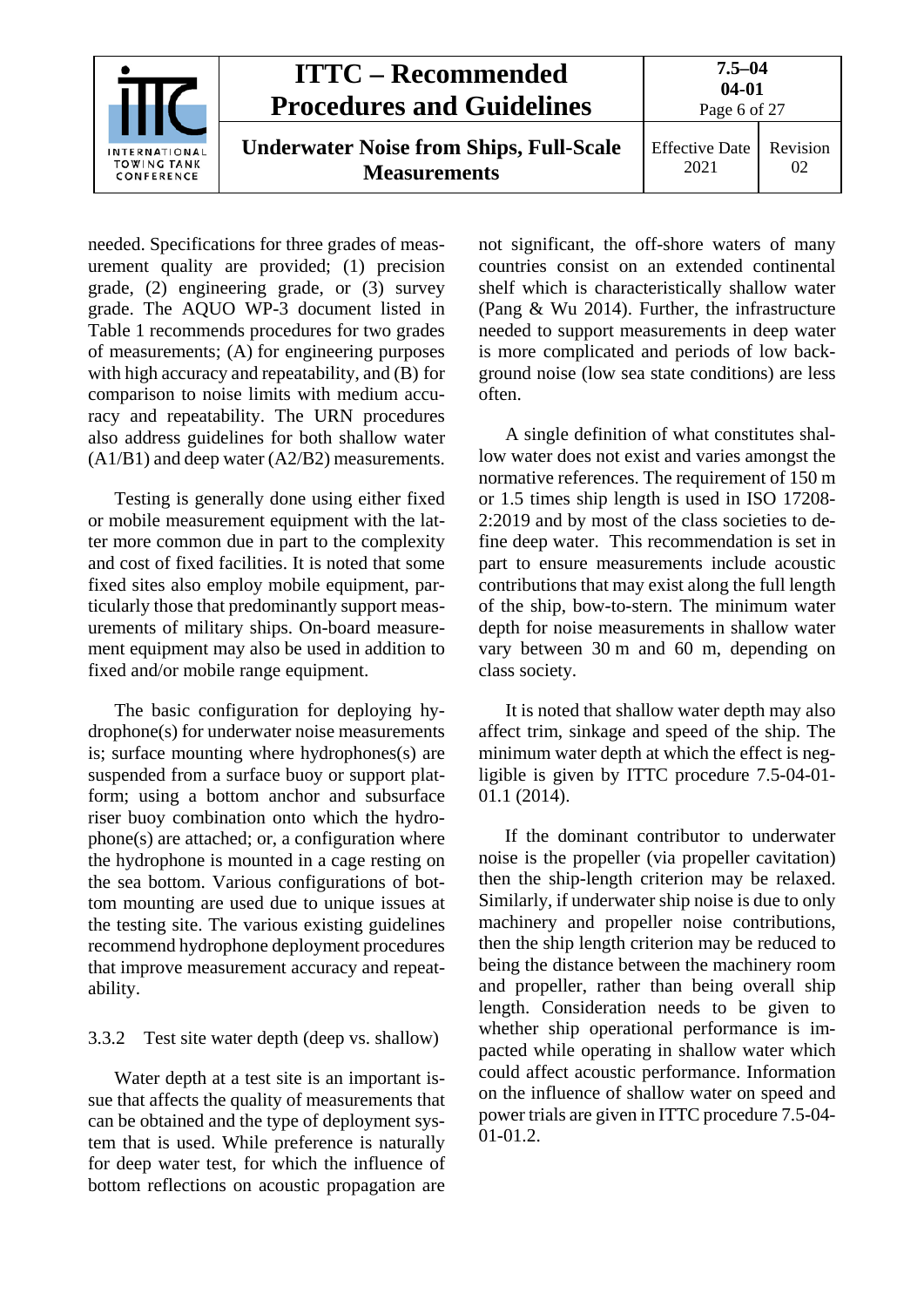|                                                   | <b>ITTC – Recommended</b><br><b>Procedures and Guidelines</b>         | $7.5 - 04$<br>$04 - 01$<br>Page 7 of 27 |                |
|---------------------------------------------------|-----------------------------------------------------------------------|-----------------------------------------|----------------|
| <b>INTERNATIONAL</b><br>TOWING TANK<br>CONFERENCE | <b>Underwater Noise from Ships, Full-Scale</b><br><b>Measurements</b> | <b>Effective Date</b><br>2021           | Revision<br>02 |

Bathymetric information needed to numerically estimate propagation  $losses<sup>1</sup>$  $losses<sup>1</sup>$  $losses<sup>1</sup>$  in shallow water should be acquired and sound speed profiles should be measured as part of the testing protocol both in shallow and deep water.

The AQUO D3.1 and BV documents listed in [Table 1](#page-2-2) provide very extensive reviews of the effects of acoustic signal transmission and bottom absorption/reflection in measurements of underwater noise. These documents should be referenced for more detailed information if needed. It is noted that an ISO procedure on noise measurements in shallow water is in development.

#### <span id="page-6-0"></span>**3.4 Measurement Configuration**

Underwater noise measurements are made using a single hydrophone or multiple hydrophones comprising an array or string. If multiple hydrophones are employed, the hydrophone signals may be processed individually to provide a spatially distributed (incoherent) sampling of a ship noise or may be coherently summed in some fashion to form measurement beams that provide spatial discrimination, such as against sea surface ambient noise. Further discussions on hydrophones and data acquisition are provided below.

Supporting information regarding the manner in which the hydrophones, and possibly onboard equipment, are used to measure underwater noise should be provided to allow measurements to be converted to range-independent estimates and to determine confidence levels for the estimates. Such information includes, in part the: manner by which hydrophone(s) are deployed and maintained in position; distance of each hydrophone from the surface and the bottom; manner of determining and maintaining position of hydrophone(s); hydrophone signal telemetry and recording procedures; method of determining position of the test ship relative to the hydrophones during entire period for which measurements are made; and, signal conditioning, processing and analysis procedures used to arrive at measured underwater noise levels. Information regarding the accuracy of each of these items should be provided so that cumulative uncertainty estimates can be made. Further guidance on estimating measurement uncertainties is provided in the Uncertainty Analysis section of these guidelines (Section 4.4).



<span id="page-6-1"></span>Figure 2: Path of ship during double run

The testing sequence for measurements of underwater noise entails the test ship sailing along a straight course past a sea surface reference point that is indexed to the location where the measurement hydrophone(s) are deployed. During the passage, the ship maintains a predetermined speed and equipment line-up. Data from the hydrophone(s) are continuously obtained during the period of vessel passage from a predetermined COMEX (start) to FINEX (end) of a test run (see [Figure 2\)](#page-6-1). The COMEX and FINEX positions of the ship along its track are set to provide the measurements needed to

<span id="page-6-2"></span><sup>&</sup>lt;sup>1</sup> Note that some publications use the term 'transmission loss' instead of 'propagation loss'. Propagation loss was adopted in (ISO 18405, 2017) and is therefore preferred.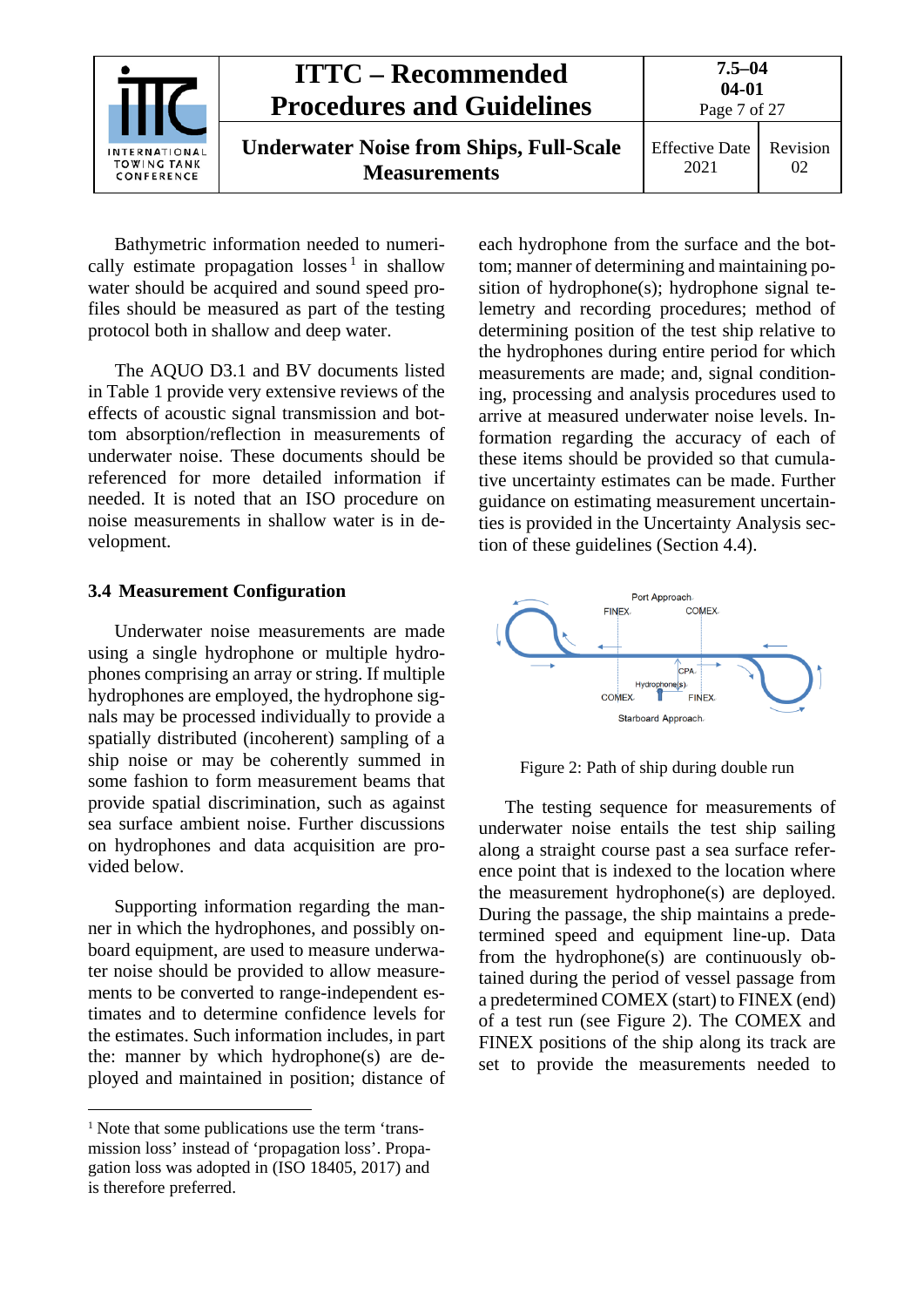|                                                   | <b>ITTC – Recommended</b><br><b>Procedures and Guidelines</b>         | $7.5 - 04$<br>$04 - 01$<br>Page 8 of 27 |                |
|---------------------------------------------------|-----------------------------------------------------------------------|-----------------------------------------|----------------|
| INTERNATIONAL<br><b>TOWING TANK</b><br>CONFERENCE | <b>Underwater Noise from Ships, Full-Scale</b><br><b>Measurements</b> | <b>Effective Date</b><br>2021           | Revision<br>02 |

properly report underwater noise levels, as described below.

The test sequence given in [Figure 2](#page-6-1) is a standard arrangement recommended in many of the standards and guidelines. The track of the vessel is such that it passes the array with a closest point of approach (CPA) that is selected to meet specific test requirements. CPA is the closest horizontal distance the test vessel passes to the array index location as measured from the ship 'acoustic centre'. The ship acoustic centre is a defined reference position on the ship which is meant to represent the location from which all underwater noise originates as if ship acoustic radiation is from a single point source. While specifying the acoustic centre to be at the location where most acoustic radiation originates is helpful, it is not critical since necessary corrections (principally for range corrections) can be made during post processing.

The recommendations from the AQUO project, adopted in the BV rule, specifies an expanded series of such runs past the array to acquire data at multiple CPA to aid in accounting for propagation losses. The BV recommended run configuration is shown in [Figure 3.](#page-7-0) A total of six runs are conducted. Test runs are made for both port and starboard aspect at three different CPA; i) 200 m or distance of 1 ship length, ii) 400 m or distance of 1.5 ship lengths, iii) 500 m or distance of 2 ship lengths. In case the ship gross tonnage exceeds 10000 GT, only two runs at CPA are accepted, or one run passing two hydrophone arrays at both sides of the vessel at CPA. In the latter case, the bathymetry should be flat and bottom sediment homogeneous.



<span id="page-7-0"></span>Figure 3: BV test course configuration

Results from these varying CPA aid in assessing source-to-receiver propagation characteristics. Recognition is given of possible issues with excessively low signal-to-noise values for quieter ships at the greater CPA. Repeat runs at the closer CPA are recommended to help determine repeatability. Accuracy of CPA distance is given as  $+/- 10$  m.

Due to the significant impact the air-water interface (sea surface) has on propagation characteristics of underwater ship noise, it is important that attention be given to the position of measurement hydrophone(s) relative to the sea surface. The deployment arrangement for hydrophones recommended in the ANSI and ISO standards depends on the grade of measurement needed. For the two higher grades (precision grade and engineering grade) it is recommended, as show in [Figure 4,](#page-8-1) that a vertical string of three hydrophones be deployed at depths such that when the test ship is at CPA, the geometrical configuration of ship-to-hydrophones be such that the hydrophones are at angles of 15°, 30° and 45°, from the ship as measured from the sea surface.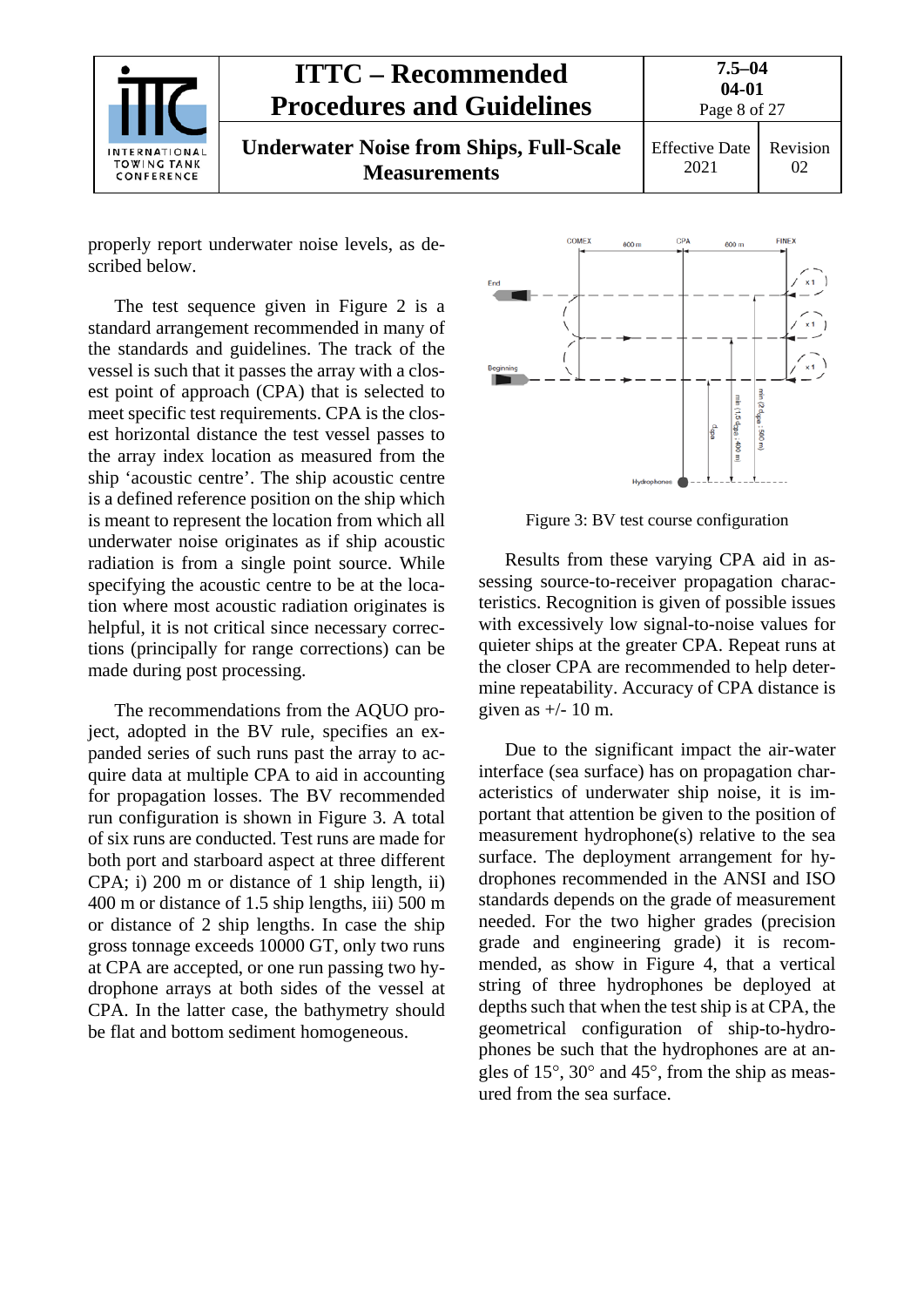



<span id="page-8-1"></span>Figure 4: ANSI/ASA (2009) - Grade A and B hydrophone configuration

Measurements from a single hydrophone positioned at the 45° depth can be used for the lowest grade measurements. For the higher grades, measurements from the individual three hydrophones are power summed, as described later, to reduce the influence of sea surface reflections (Lloyd mirror effect).

The ship track should provide the CPA and length of track appropriate to the grade of measurements as discussed earlier. If the single dominant noise source is propeller cavitation and testing is not done according to measurement grade specifications the minimum CPA recommendation can be relaxed but must be sufficiently large to ensure measurements are made in the acoustic far field (distance from source such that spherical spreading occurs, in absence of other losses). For long CPA tracks, signal propagation losses and possible resulting reductions in signal-to-noise need to be considered.

For commercial ships, sea trials including speed power (S/P) and manoeuvring trials are carried out at various main engine loads before delivery of the ships. Many times the effect of noise measurements on the cost and duration of sea trials is limited by conducting the noise measurements during the conventional sea trial program. It is recommended that if measurements of underwater noise are to be performed during S/P trials, runs at Contract and EEDI (Energy Efficiency Design Index, as formulated by IMO) power conditions be performed.

During speed power trials, at least five double runs (using three different power settings) for the first delivered ship and three double runs for sister ships including EEDI power are to be performed (ITTC 7.5-04-01-01.1, 2014). Manoeuvring trials are not mandatory for sister ships.

It is common in the case of a series of ships of the same type that measurement results of the first vessel represent noise performance of the other vessels. However, there are potential concerns with this approach due to possible ship-toship variability. Evaluations are currently underway to better understand both the variability that exists between sister ships and the reasons for this variability.

Variability of noise emissions between sister ships at sea trial are presumed to be due to variations within the manufacturing tolerance of a ship and environmental conditions existing during measurements of noise levels. The manufacturing tolerance of ships described in IACS REC 47 Rev.7 (2013) is  $\pm$  0.1% of LBP, breadth and depth of ships. The manufacturing tolerance of propellers described in ISO 484-1 is  $\pm$  0.3% for diameter and  $\pm$  0.75% for mean pitch values in case of Class I.

#### <span id="page-8-0"></span>**3.5 Testing Configurations**

The manner and procedures followed for measuring underwater noise can vary due to site-specific requirements/restrictions, test objectives, and customer requirements. As such, information regarding testing procedures should be fully documented.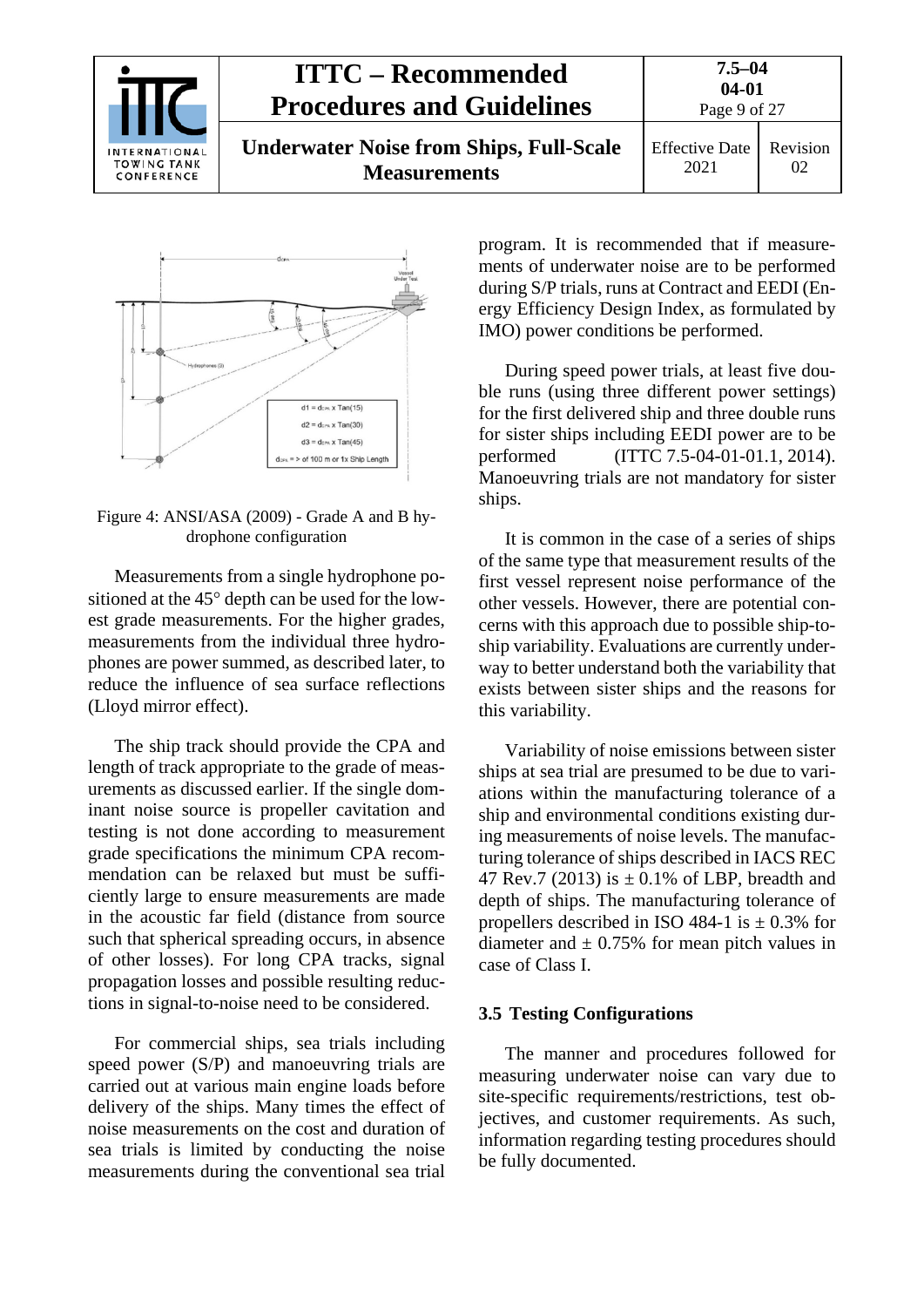|                                                          | <b>ITTC – Recommended</b><br><b>Procedures and Guidelines</b>         | $7.5 - 04$<br>$04 - 01$<br>Page 10 of 27 |                |
|----------------------------------------------------------|-----------------------------------------------------------------------|------------------------------------------|----------------|
| <b>INTERNATIONAL</b><br><b>TOWING TANK</b><br>CONFERENCE | <b>Underwater Noise from Ships, Full-Scale</b><br><b>Measurements</b> | <b>Effective Date</b><br>2021            | Revision<br>02 |

Ship underwater noise may vary with ship aspect requiring that measurements be made and reported as a function of ship aspect for a range of ship operating conditions (speed, machinery line-up, etc.). Here ship aspect refers to the azimuthal direction relative to the ship with bow, beam, and stern being cardinal aspects. Often only beam aspect is measured.

Beam aspect levels are generally defined as the average noise levels measured over the ship track covering ±30° of CPA. However, beam aspect is also reported as  $\pm 45^{\circ}$  of CPA by various groups. If high accuracy estimates are needed, the continuous noise measurements over the beam aspect sector should be subdivided into short time intervals (typically 1 second) and individually corrected for propagation effects and then power averaged over the beam aspect sector to arrive at the estimate for beam levels. Lower grade estimates can be made based on a time average of levels covering the full period over which the ship is sailing the beam sector.

It is generally recommended that for each operating condition of interest, a minimum of two sets of measurements be acquired for both port and starboard aspects to allow for averaging and determination of any possible port-starboard asymmetry. For high grade measurements, as defined in the ANSI/ISO standards, it is recommended that three runs for each aspect and condition be obtained.

Port and starboard aspect measurements should be compared for difference in level. If the acoustic levels measured for the two sides are within (nominally) 3 dB of each other, the two levels should be averaged and reported as a single level. If levels are different by more than that amount, port and starboard levels should be reported separately.

During passage of the test ship past the hydrophone(s), operating conditions should be kept as constant as possible. Such operating conditions include ship speed, shaft RPM, propeller pitch (for controllable pitch propellers), ship power, rudder angle, and on-board equipment. Specifying the variation in these operating conditions that is acceptable is not possible due to dependence on ship size and ship type. However, acceptable variations in ship speed are generally  $\pm 0.3$  kn or within  $\pm 2\%$  of the target speed. It is noted that the proper ship speed for hydrodynamic noise sources is speed through water (STW) versus speed over ground (SOG as provided by GPS), and the acceptable variations in ship speed just cited are for STW. Acceptable variations in propeller shaft RPM are generally  $\pm$  2.4 % of the target RPM. For controllable pitch propellers, propeller pitch angles should be set before the start of the run and should not change during the noise measurements. While further studies of the variation of underwater ship noise with rudder angle are needed, a general guideline is to not operate the rudder or keep variations to within  $\pm 2.0$  degrees.

As illustration of changes in ship noise with manoeuvring conditions, Trevorrow *et al.* (2008) made measurements of underwater noise from an oceanographic research vessel for conditions when the vessel was conducting turning manoeuvres. From these carefully conducted tests they showed that even for relatively small turning rates, underwater noise levels increased.

If underwater noise measurements are conducted as part of contractually required speedpower trials then ITTC Recommended Procedures and Guidelines for Speed Power (S/P) Trials (7.5-04-01-01.1, 2014) should be followed. The recommendations and guidelines in that ITTC document are generally worthy of review and adopting as testing protocol.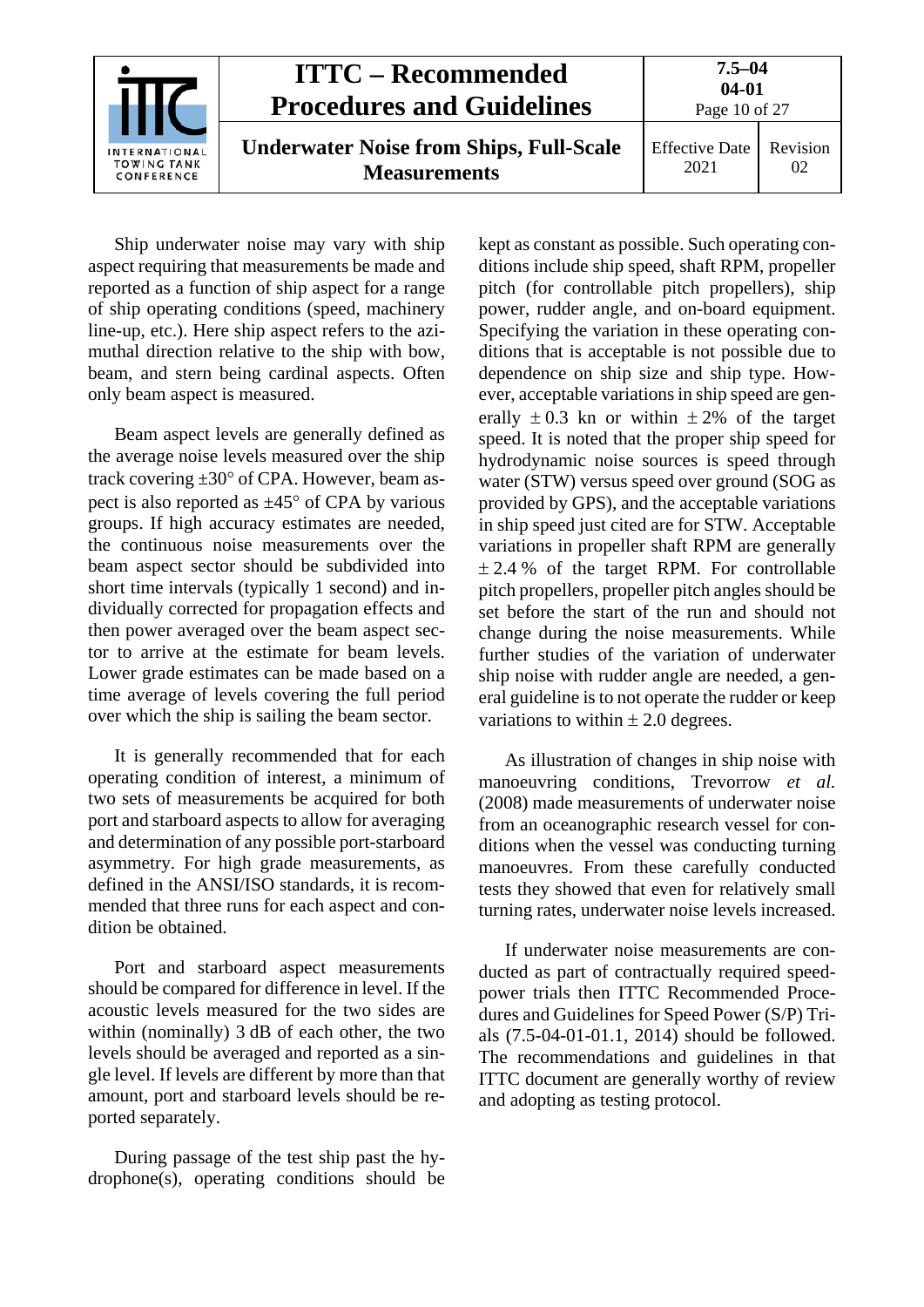

#### <span id="page-10-0"></span>**3.6 Environmental Conditions**

Environmental conditions at the time of underwater noise measurements can significantly influence the quality of results and thus need to be well documented. For example, information regarding water quality and characteristics may be needed to make proper range corrections, and sea state, wind speed and direction may have an influence on ship hydrodynamic performance, and hence acoustic performance. Ambient underwater noise, which sets a noise floor for ship underwater noise measurements, is a function of wind speed and wave height.

Variability of environment conditions that existed during standard speed trials for seven container ships was reviewed by Lee (2015). It was found that the range of wind speeds, wave heights and water temperatures were, 3.0~10.4 m/s, 0.4~1.7 m and 12.0~23.0 °C, respectively.

The most important environmental parameter to monitor is background noise. Background noise should be monitored during the conduct of all underwater noise measurements and reported. It is noted that while background noise levels are commonly reported in terms of Signal-to-Noise ratios (SNR) or equivalent Sea State levels (i.e. SS3 or in terms of equivalent Beaufort levels), for the purposes of documentation, background noise spectra (*SPL*) measured during the sea trials should be reported.

The ITTC Procedures 7.5-04-01-01.1 and 7.5-04-01-01.2 for conducting and analysing speed and power trials provides a listing of boundary conditions (location, wind, sea state, water depth, and current) that should not be exceeded in order to arrive at reliable speed/powering results. Correction methods for these boundary conditions are also given. If underwater noise is measured as part of speed/powering testing, attention must be given to limitations for these boundary conditions. However, as discussed, more restrictive limits to wind, sea state and current may be needed to ensure reliability of underwater noise measurements.

Depending on location and situation of the test site, it may be necessary to monitor and report water current at both the surface (affecting STW vs. SOG) and at the hydrophone(s) location. Water depth should be monitored and to the extent it is not constant, reported along with the reporting of underwater noise levels.

The final set of environmental parameters that are recommended to be monitored and reported as necessary are water temperature, density, and sound speed as a function of depth, and air temperature. Sound speed (vs. depth) profiles may be measured to support estimating propagation loss characteristics.

#### <span id="page-10-1"></span>**3.7 Ship Configuration**

It is recommended that a maintenance inspection be made of the conditions of the propellers and hull as close in time to the testing period as possible, and preferably prior to testing to allow for any possible corrective actions. Particular attention should be given to the conditions of the propeller(s) and the possibility of excessive marine growth. Propeller fouling not only possibly reduces ship/speed relationship but can result in earlier cavitation onset and overall higher propeller noise levels. The pretrial Ship Condition monitoring recommended in the ITTC Procedures 7.5-04-01-01.1 should preferably be followed. Results of this inspection should be included in the final reporting.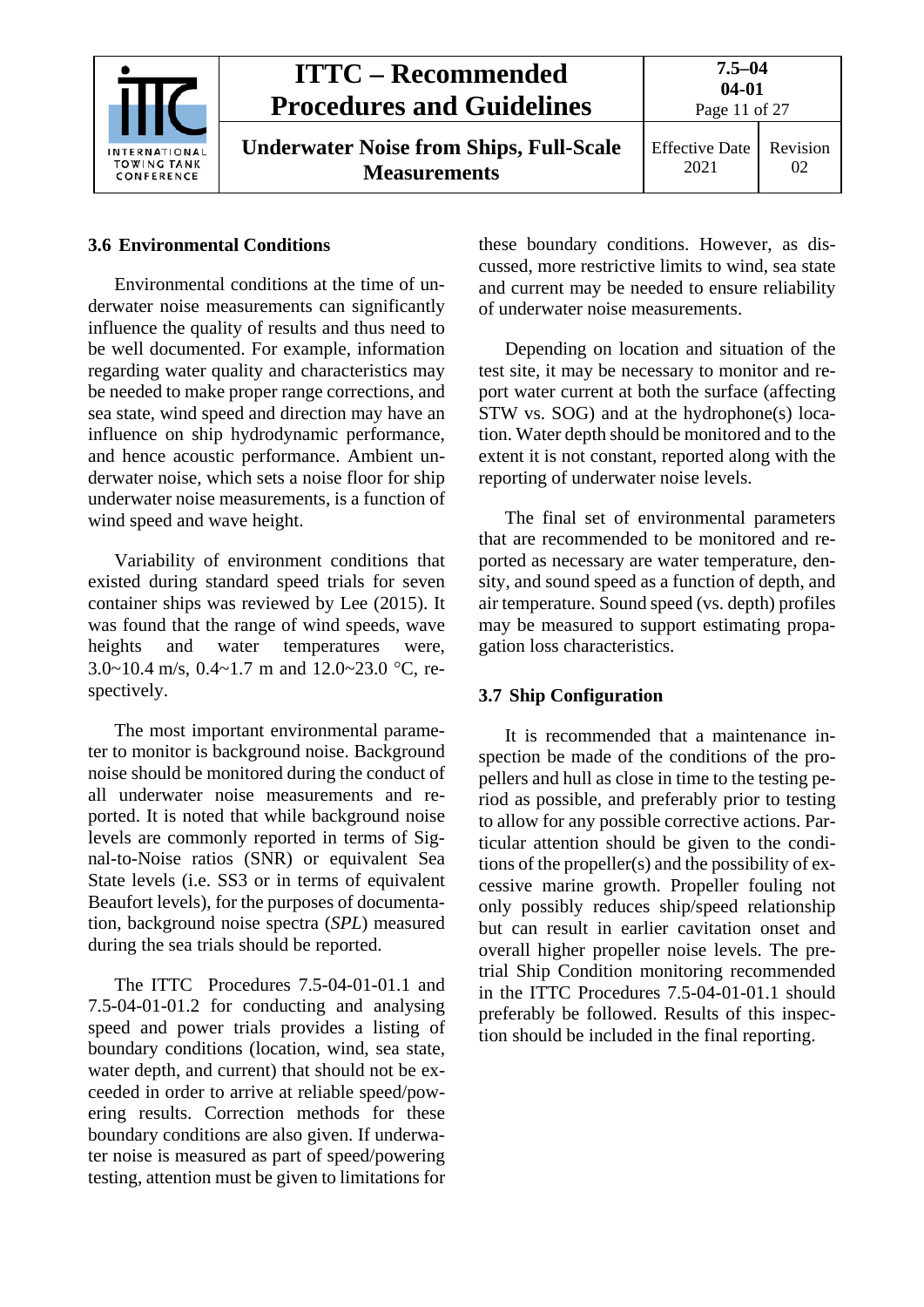

#### <span id="page-11-0"></span>**4. DATA ACQUISITION AND PRO-CESSING**

#### <span id="page-11-1"></span>**4.1 Introduction**

For underwater noise measurements, systems for accurate data acquisition, recording, processing, and displaying data from the hydrophone(s) are required. Such systems may comprise tape recorders, self-recording hydrophone(s), computer-based data acquisition systems or hardware-specific devices or combinations of these. The acoustic data processing system shall have a capability to; estimate background noise levels so that products such as background noise corrected levels and distance (range) adjusted levels can be provided; assess data quality and accuracy; and synchronize between hydrophone data and ship track position to allow range adjustments to measured levels.

#### <span id="page-11-3"></span><span id="page-11-2"></span>**4.2 Data Acquisition**

#### 4.2.1 Analogue-to-digital conversion (ADC)

The measurement system should be capable of covering at least the frequency range of a few Hz to 20 kHz with an appropriate sampling rate following Nyquist requirements and lowpass filtering to minimize aliasing. Resolution shall be at least 16 bits but if possible 24-bit to improve dynamic range performance.

#### <span id="page-11-4"></span>4.2.2 Hydrophone information

The hydrophone(s) should have the bandwidth, sensitivity and dynamic range necessary to measure underwater noise from the ship under test. Usually, commercially available hydrophones of piezoelectric type are used for measurement of underwater noise. Hydrophone(s) should be omnidirectional across the required frequency range. The usable frequency range should cover from a few Hz to the upper limit of about 50 kHz or higher. The maximum operating pressure ranges between 40 and 100 atm, with the latter allowing measurements down to 1,000 m ocean depth. A built-in preamplifier can be of great importance to provide signal conditioning, particularly for transmission over long underwater cable.

Hydrophone sensitivity should be as high as possible and consistent with the usable frequency range. Typical values range between -165 to -215 dB re: 1 V/μPa.

The number of hydrophones employed for ship noise measurements varies depending on the application and typically vary between 1 and 10. The ANSI and ISO standards recommend the use of an array consisting of three hydrophones for higher grade measurements.

#### <span id="page-11-5"></span>4.2.3 Calibration

System calibration can be undertaken either as a full system calibration, or a calibration of individual components. For full system calibration, the complete measurement chain (hydrophone, amplifiers, cabling, filters, signal conditioning equipment, and analogue-to-digital converter (ADC)) should be tested using known electrical input signals and/or a hydrophone-calibrator before deployment to ensure that the equipment fulfils specifications. For calibration of individual components, the instruments should be tested using known electrical input signals and a hydrophone-calibrator. The calibration should cover the full frequency range of use and be compliant to national or international standards such as ANSI S1.20-2012 or IEC 60565 (2006).

Electronic filters should be used for; anti-aliasing purposes; reduced influence of very low frequency parasitic signals; signal equalization across the frequency range; and, possibly amplification to condition signals before digitization.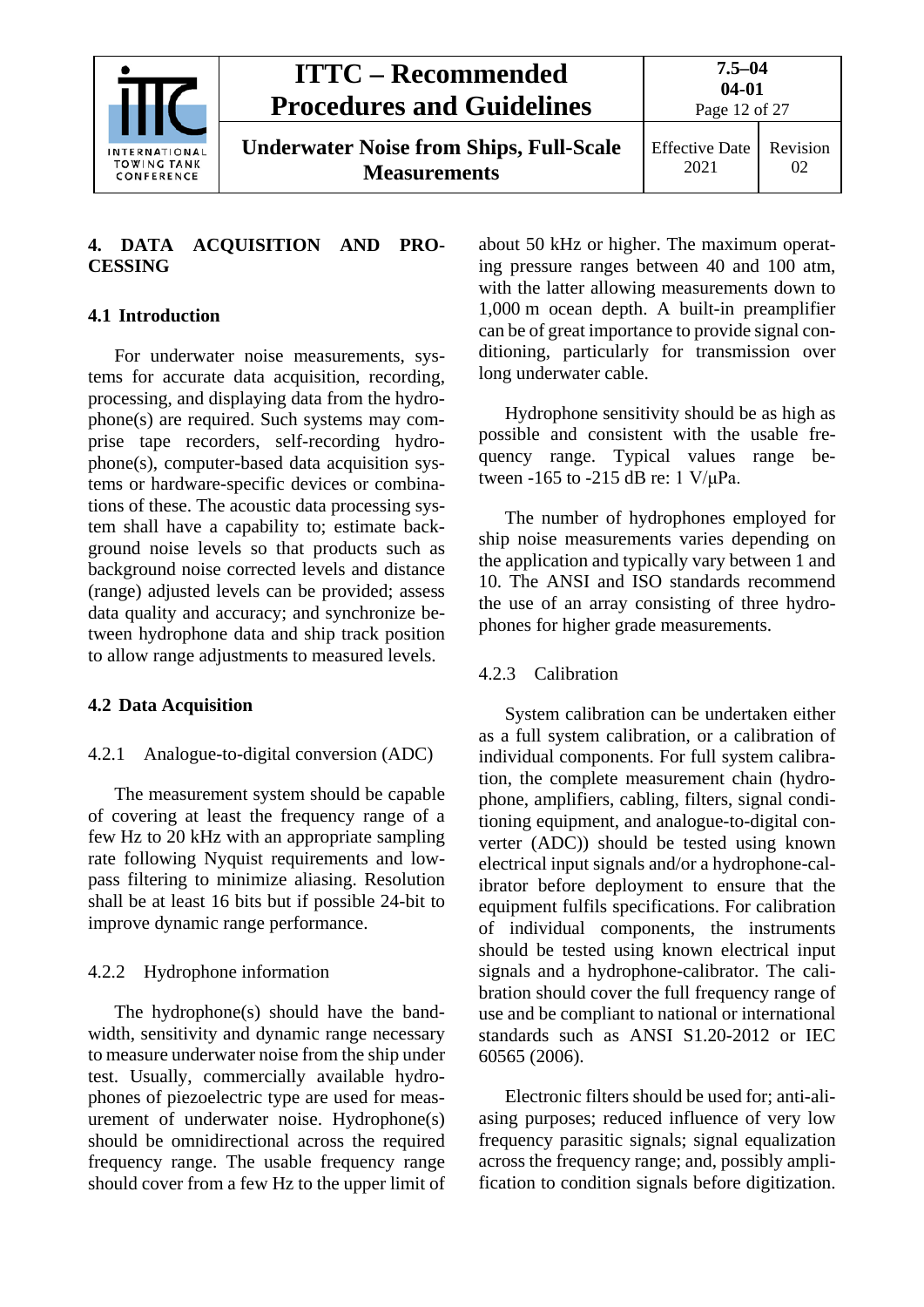|                                                   | <b>ITTC – Recommended</b><br><b>Procedures and Guidelines</b>         | $7.5 - 04$<br>$04 - 01$<br>Page 13 of 27 |                |
|---------------------------------------------------|-----------------------------------------------------------------------|------------------------------------------|----------------|
| <b>INTERNATIONAL</b><br>TOWING TANK<br>CONFERENCE | <b>Underwater Noise from Ships, Full-Scale</b><br><b>Measurements</b> | <b>Effective Date</b><br>2021            | Revision<br>02 |

Filters must be characterized over their full operating frequency range.

Calibration of the hydrophone and recording system should be done with an overall uncertainty of about 1 dB (expressed at a 95 % confidence level). The calibration should be taken both before and after the measurements. Sensitivity does not need to be within a narrow tolerance band but needs to be known with accuracy.

#### <span id="page-12-0"></span>4.2.4 System self-noise

System self-noise, or electrical noise, is a crucial parameter when measuring underwater noise. The system's noise equivalent pressure level should be calculated from the system electrical noise using the system sensitivity. The system noise equivalent pressure level should be at least 10 dB below the lowest noise level to be measured over the frequency range of interest.

#### <span id="page-12-1"></span>4.2.5 Background noise measurements and auxiliary data

Background noise must be measured using the noise measurement system with the ship sufficiently far from the hydrophone (typically more than 2 km) and in a stationary condition so as not to contribute the background noise measurements.

Background noise should be periodically monitored and at a minimum measured and documented at the beginning and the end of each test period (typically day or half-day of measurements) unless traffic or weather conditions (wind, sea state) significantly change (e.g., wind variation  $> 5$  knots). When weather conditions or background noise levels noticeably change, but not such as to prevent the execution of testing, new background noise measurements need to be obtained. Acceptable sea state levels for which ship noise measurements can be made are generally set as requiring that ship noise levels be a specified number of dB higher than background noise levels as discussed later.

To avoid contamination from noise due to the hydrophone mooring system, or flow over the hydrophones, careful design of the hydrophone support system is necessary. It is suggested to measure the acceleration of the hydrophone mount structure to assess the influence of vibrations on measured underwater noise. In general, it is recommended to record and document all auxiliary data that may be relevant, as described in [Table 3,](#page-23-0) so that these may be used to assess data quality.

#### <span id="page-12-2"></span>**4.3 Data Processing. Reporting and Nomenclature**

#### <span id="page-12-3"></span>4.3.1 Definitions and Nomenclature

Measurement and reporting of ship underwater noise is an involved process and careful attention needs to be given to procedures and the use of established nomenclature in order for the reported information to be of use. ISO procedure 18405:2017 defines the terminology related to measurement of underwater ship noise. The definitions provided in those tables should be adopted as the protocol for ship underwater noise measurements and reporting. For reference, an abbreviated version of the most relevant terms and definitions is provided in [Table 4.](#page-25-0) A few of the more important terms are discussed and described below.

The three most relevant terms to define and distinguish are: Sound Pressure Level (*SPL*), Radiated (Pressure) Noise Level (*RNL*), and Source Level (*SL*). All are expressed in dB relative to the reference pressure of 1 µPa. *SPL* is the sound pressure level measured by a hydrophone at the testing facility. Radiated Noise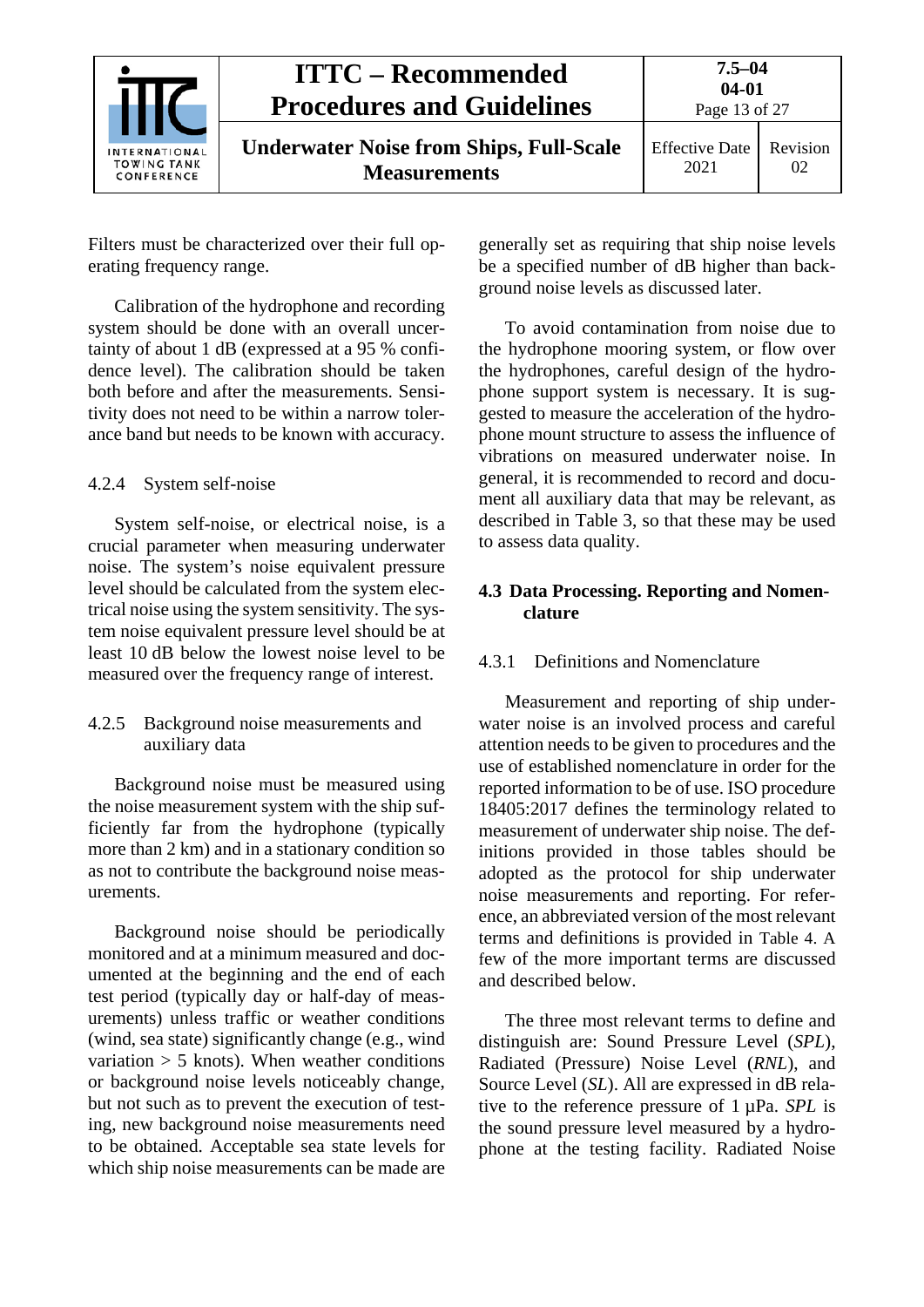

**Underwater Noise from Ships, Full-Scale Measurements**

Effective Date 2021

Revision 02

Level is the *SPL* adjusted by a distance normalization, often assuming spherical spreading, to an equivalent 1-meter distance. *SL* is the *SPL* corrected for spreading and propagation losses (e.g. Lloyd Mirror, absorption, sea bottom reflections, etc.). If a Lloyd Mirror correction (and distance correction) is applied to the SPL, the SL is sometimes referred to as monopole Source Level. Each measure conveys different information and clarity in use is needed to avoid confusion. These terms and others are further discussed below. Note that in the literature different symbols may be used for *SPL*, *RNL*, and *SL*.

#### <span id="page-13-0"></span>4.3.2 Underwater Noise Measurements

Underwater noise (*SPL*) measured from a test vessel shall be processed to allow corrections for background noise contamination and adjustments for distance normalized to obtain radiated noise levels (*RNL*). The processing of *SPL*s should be conducted by narrowband (typically 1 Hz) analysis in the frequency range between 20 Hz to 2 kHz and one-third-octave bands throughout the 20 Hz to 20 kHz frequency range (or higher). It is noted that narrowband processing is often performed over the full frequency range of interest. Similarly, the (equivalent) *SPL* of background noise pressure  $(p_n)$ shall be measured as described earlier, following the same analysis procedures and in the same bandwidths as the underwater ship noise. If *SL* are to be reported then the facility established procedures for correcting for propagation losses should be followed.

*SPL* (in dB) is the fundamental quantity used to represent underwater noise, and is defined in terms of a pressure ratio as follows<sup>[2](#page-13-1)</sup>:

$$
SPL = 10 \log_{10} \frac{\hat{p}_{rms}^2}{p_0^2} \quad (4.1)
$$

where  $SPL$  is the sound pressure level in dB,  $\tilde{p}^2_{rms}$  is the mean-square of the acoustic pressure, and  $p_0$  is the reference pressure (1) μPa in water). Note that the above can also be written as  $20 log_{10} \left(\frac{\dot{p}_{rms}}{p_0}\right)$  $\frac{rms}{p_0}$ ) without ambiguity. The definition of standard statistical terms such as  $\tilde{p}_{rms}$  and other spectral terms follow those provided in Bendat & Piersol (2011).

Of primary interest is the distribution of underwater sound as a function of frequency for which there are three commonly adopted formats. The first is that given by the above equation which is the 'Mean-Square Sound Pressure Level" (referred to as the 'Overall Sound Pressure Level', *OASPL*) and is a single value representing the total (frequency integrated) sound pressure level. The second is the "Narrowband Spectrum of Sound Pressure Level" (*SPL<sub>NB</sub>*) which provides the distribution of *SPL* measured in narrow frequency bands of constant width. The most common and preferred bandwidth for such displays is 1 Hz and the resulting spectrum (*SPL1-Hz*) is then termed a 'spectral density' (implicitly meaning a 1 Hz bandwidth). The third most common is to display *SPL* measurements in terms of proportional-band levels, with onethird-octave (OTO) bands being most common (*SPL1/3*). In what follows, the explicit dependence on frequency of measurements expressed as spectra is not shown unless needed for purposes of definition and clarity.

The definition for a narrowband spectrum is a direct adaptation of the definition of sound pressure level given above but with the replacement of the  $\tilde{p}^2_{rms}$  with  $\tilde{p}^2(f, \Delta f)_{rms}$  which is

<span id="page-13-1"></span> <sup>2</sup> Note that ISO standard 18405 :2017 on Acoustic Terminology uses the symbol  $L<sub>p</sub>$  to denote SPL in equations. In this document, acronyms were kept in equations

for ease of reading. The symbols given in the ISO standard are given in [Table 4.](#page-25-0)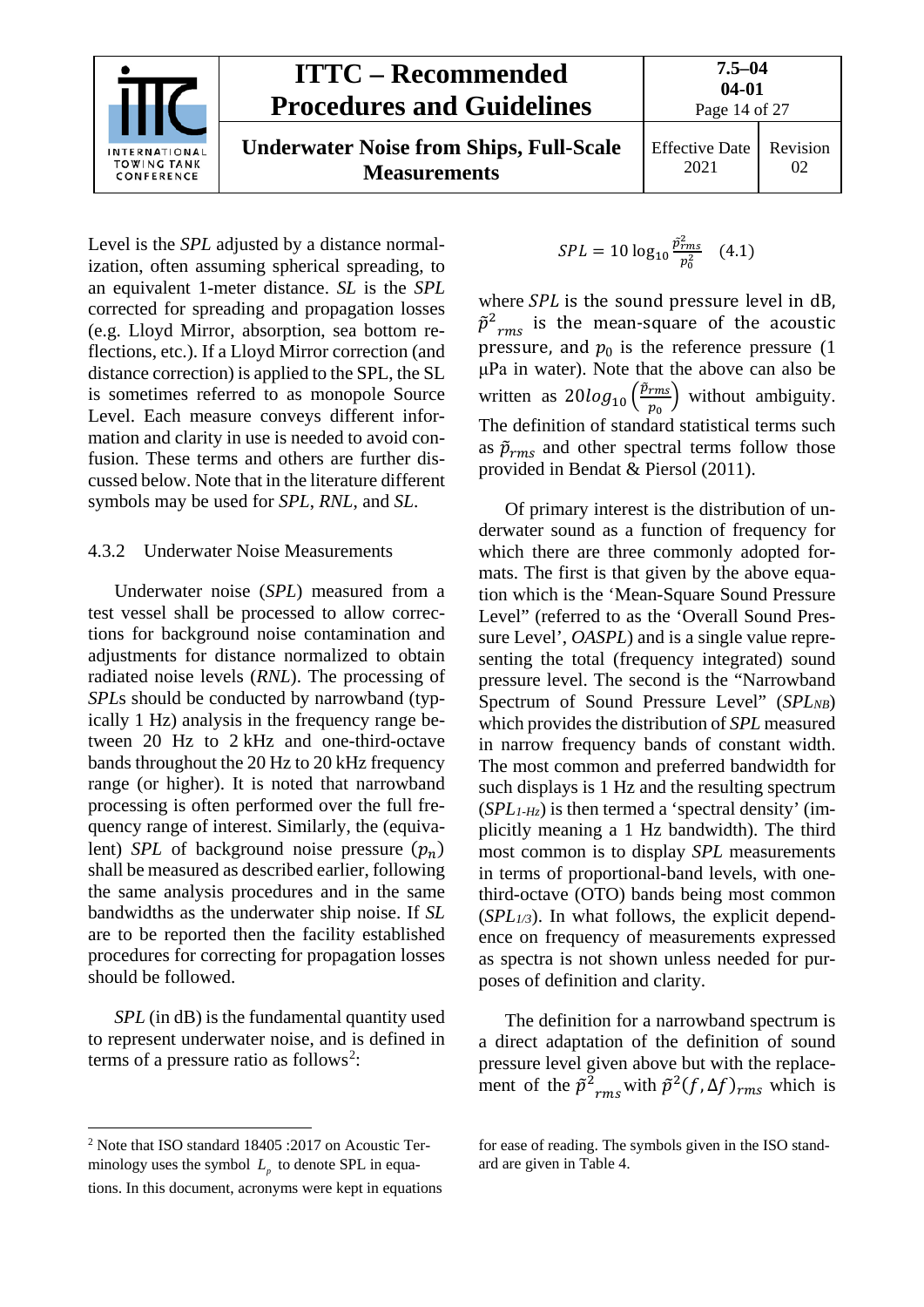

**Measurements**

Page 15 of 27 Effective Date

2021 Revision 02

the mean-square pressure measured in the bandwidth  $\Delta f$  centered about frequency *f*;

$$
SPL_{NB}(f,\Delta f) = 10log_{10}\left(\frac{\tilde{p}^2(f,\Delta f)_{rms}}{\tilde{p}^2_{0}}\right) \quad (4.2)
$$

with subscript '*NB*' meaning narrowband. If the bandwidth ∆*f* is 1 Hz then it is a spectral density and the subscript '*1-Hz'* may be used.

One-third-octave bands are a class of frequency bands with bandwidths that are proportional to the centre frequency  $(f_n)$  of the band. The progression relationship for OTO bands is  $\left| \frac{f_{n+1}}{f_n} \right| = 2^{1/3}$ . This progression does not occur periodically within a decade and for convenience a series of 'preferred/standard' OTO centre frequencies have been established. When sound pressure levels are provided as OTO band levels this is stated explicitly and the term *SPL1/3* is used. It is acceptable for data to be processed in  $1/10<sup>th</sup>$  decade bands and either reported as such or reported at being OTO band levels. The difference in bandwidths between the two is sufficiently small to make this acceptable.

While conversions between *SPLNB* levels and *SPL1/3* levels are possible special care needs to be taken to prevent erroneous results. *SPL1/3* levels can be estimated by summing *SPLNB* levels over the frequency band covering each OTO band. However, there needs to be a sufficient number of *SPLNB* values within the OTO band to properly represent the OTO band. On the other hand, estimates of *SPLNB* levels can be made by subtracting  $10log_{10}(\Delta f_{1/3})$  from *SPL<sub>1/3</sub>* levels to arrive at an *SPL1-Hz* level. However, this is only valid if the levels within the *SPL1/3* band are uniform in frequency. Similarly, if levels within a given *SPLNB* are constant, these levels can be converted to *SPL1-Hz* levels by subtracting 10log10(∆*fBW*) from the *SPLN*<sup>B</sup> levels, where <sup>∆</sup>*fBW* is the bandwidth of the narrowband levels.

Calculation of the average sound pressure level *SPLAVG* using *SPL* levels from individual hydrophones is given as:

$$
SPL_{\text{AVG}} = 10 \log_{10} \left[ \frac{1}{N} \sum_{i=1}^{N} 10^{(SPL_i/10)} \right] \quad (4.3)
$$

where,  $SPL_{AVG}$ , is the average sound pressure level (in dB),  $SPL_i$  is the level (in dB) for the *i*th hydrophone, and  $N$  is the number of hydrophones.

The above method can also be applied to calculate an aspect averaged *SPL* when levels over the aspect are measured in increments, such as every 1-second. For this, *SPLi* is the individual 1-second *SPL*s that are measured.

#### <span id="page-14-0"></span>4.3.3 Correction for background noise

Background noise corrected radiated noise,  $SPL'_p$ , shall be calculated as,

$$
SPLp' = 10log10 \left[ 10^{\left( \frac{SPL_{p_{s+n}}}{10} \right)} - 10^{\left( \frac{SPL_{p_n}}{10} \right)} \right]
$$
 (4.4)

where  $SPL'_p$  is the  $SPL$  (dB) of the test ship after subtracting background noise,  $SPL_{p_{s+n}}$  is the *SPL* (dB) as measured on range which contains contributions from the test vessel noise and background noise, and  $SPL_{p_n}$  is the *SPL* of the background noise (dB) at the hydrophone when the test vessel is not present (see earlier section for discussion of measuring background noise).

As a metric of background noise contamination, the difference in level,  $\Delta SPL$  (expressed in dB), between underwater sound pressure levels measured during the ship trials and underwater background noise levels, is calculated as,

$$
\Delta SPL = SPL_{p_{s+n}} - SPL_{p_n} = 10 \log_{10} \left( \frac{p_{s+n}^2}{p_n^2} \right) \tag{4.5}
$$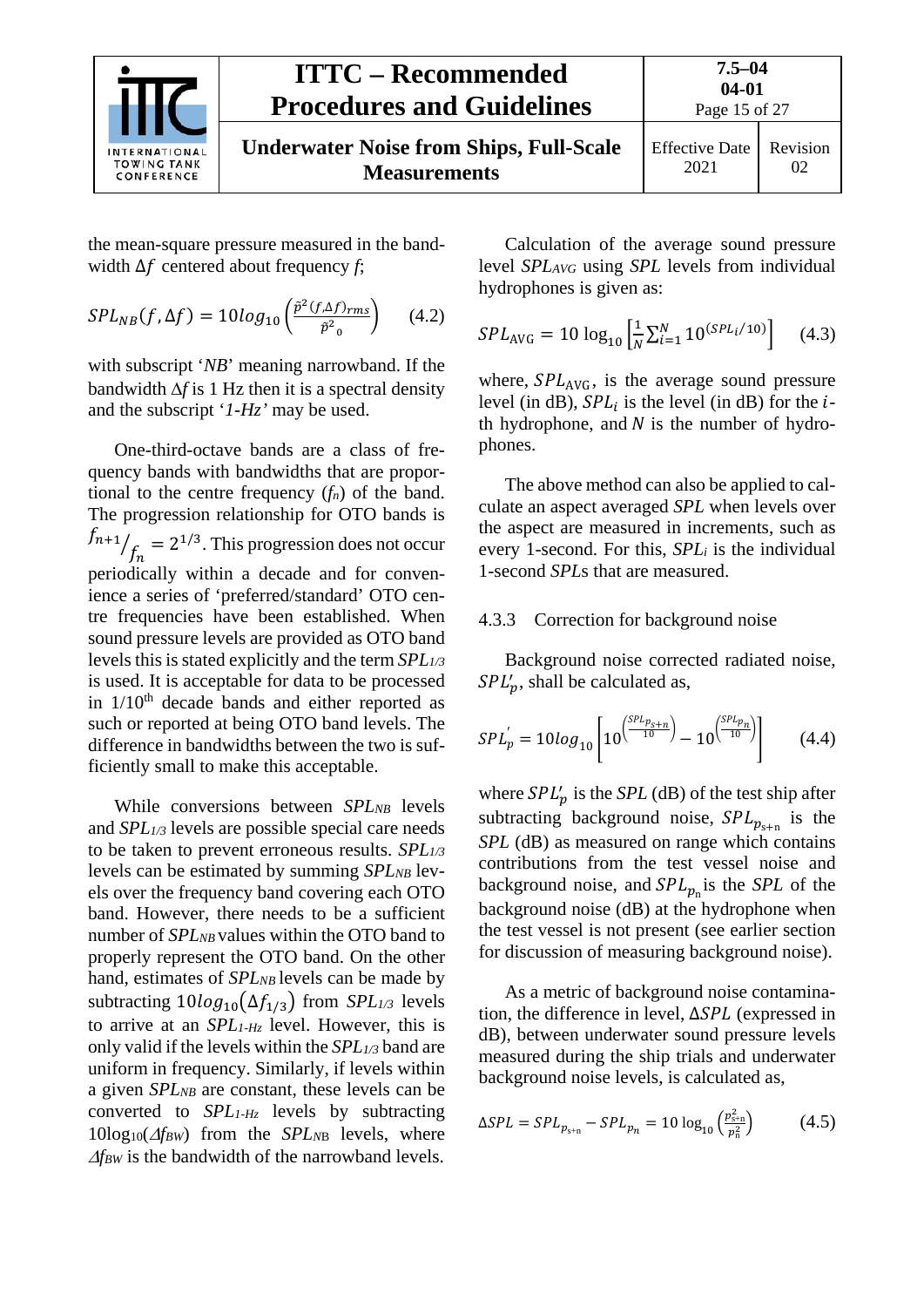|                                                   | <b>ITTC – Recommended</b><br><b>Procedures and Guidelines</b>         | $7.5 - 04$<br>$04 - 01$<br>Page 16 of 27 |                |
|---------------------------------------------------|-----------------------------------------------------------------------|------------------------------------------|----------------|
| <b>INTERNATIONAL</b><br>TOWING TANK<br>CONFERENCE | <b>Underwater Noise from Ships, Full-Scale</b><br><b>Measurements</b> | <b>Effective Date</b><br>2021            | Revision<br>02 |

If the value of  $\Delta SPL$  is less than 3 dB, the background noise is considered too high in comparison with the measured sound pressure level and the measurement for the test ship is regarded as "contaminated" and discarded. If  $\triangle SPL$  is greater than 10 dB then no adjustments for background noise contamination is necessary. However, if  $\Delta SPL$  are in the range of  $\Delta SPL \geq 3$  dB and  $\Delta SPL$  <10 dB, background noise corrections to the measurements should be made following equation (4.4). Note that  $\Delta SPL$  is a function of frequency and hence so will be the application of equation (4.4).

#### <span id="page-15-0"></span>4.3.4 Correction for propagation loss

The ship's radiated noise source level, *SL*, is calculated from the measured  $SPL_p$  as,

$$
SL = SPL_p' + PL \tag{4.6}
$$

where *PL* is the 'propagation loss' which accounts for all changes in pressure level during propagation from the source (ship) to the receiver (hydrophone). Formally, *SL* is effectively the level of noise an equivalent monopole source would make in an unbounded ocean at 1 m from the source. *PL* results from numerous effects; geometrical spreading losses; absorption losses; and, sea surface and sea bottom reflection effects. If possible, *PL* should be measured at the test range and that value used for converting measured *SPL* to *SL*. Otherwise, standard estimations or numerical modelling results are needed to determine *PL*.

The radiated noise level, *RNL*, of a ship only accounts for geometrical spreading losses. Assuming spherical spreading,

$$
RNL = \text{SP}L_p' + 20\log_{10}\left[\frac{r}{r_0}\right] \tag{4.7}
$$

where  $r_0$  is the reference distance of 1 m and r (in meters) is the distance between the test ship acoustic centre and the locations of the hydrophone(s). Based on practical experience, alternative spreading loss formulations are in use such as  $18*log_{10}[r/r_0]$  in the DNV-GL rule and  $19*log_{10}[r/r_0]$  in the BV rule for shallow water.

One method to quantify and account for propagation losses is to execute the AQUO project's recommended test protocol of conducting trials for multiple CPA. Such testing essentially uses the test vessel as an acoustic source from which source-to-receiver propagation characteristics can be determined.

An alternative to conducting multiple CPA runs to determine PL is to use a known source that is towed along the same path as the target ship. Either a set of single frequencies or broad band noise can be used as input to the known source. It is important to tow the source at the depth of the acoustic centre of the test ship in order to properly replicate surface and bottom reflection effects.

There are a number of empirical relationships for estimating sound absorption which should be accounted for, particularly at higher frequencies (tens of kHz range). One example is the deep water model by Thorp (1965).

Effect of sea surface and sea bottom reflection are not specifically losses but are propagation path related and are describe separately below.

#### <span id="page-15-1"></span>4.3.5 Correction for bottom and free surface effects

For hydrophones deployed from the sea bottom in a fixture with hydrophone height above the bottom less than 0.2 m, reflections could affect measurements. In this case the suggested correction factor, arising from the assumption that all incident energy is scattered and redistributed into the water with no transmission into the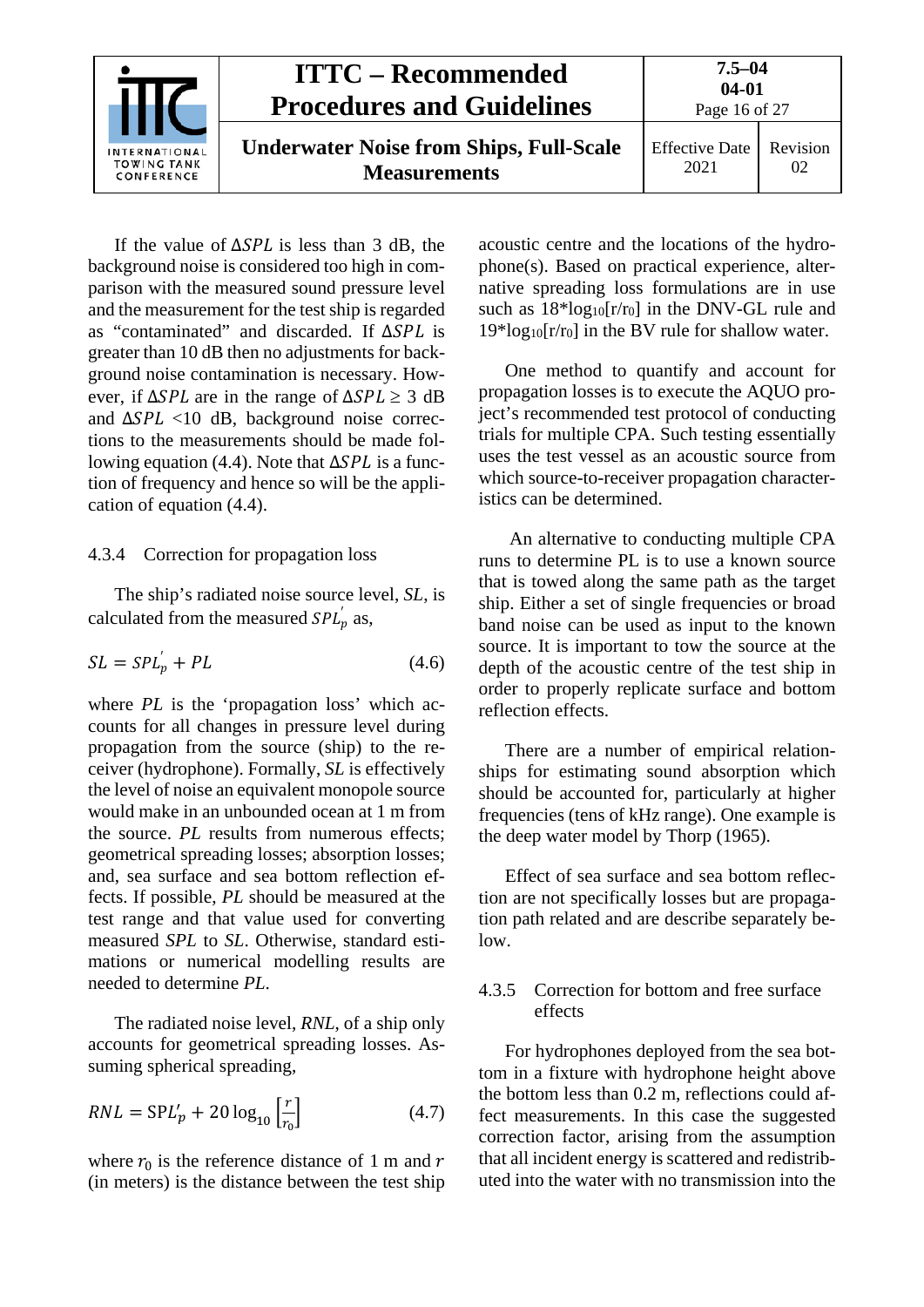|                                                   | <b>ITTC – Recommended</b><br><b>Procedures and Guidelines</b>         | $7.5 - 04$<br>$04 - 01$<br>Page 17 of 27 |                |
|---------------------------------------------------|-----------------------------------------------------------------------|------------------------------------------|----------------|
| <b>INTERNATIONAL</b><br>TOWING TANK<br>CONFERENCE | <b>Underwater Noise from Ships, Full-Scale</b><br><b>Measurements</b> | <b>Effective Date</b><br>2021            | Revision<br>02 |

bottom, is to reduce levels by 5 dB (Jensen *et al.* 2011; Urick 1983).

Measurements of underwater noise from a ship is affected by ship noise reflected from the sea surface and can exhibit a spatially-dependent constructive/destructive pattern (Lloyd mirror) resulting from the coherent sum of the direct and reflected signals. The complex interference pattern that forms is a function of both source and receiver locations and the conditions of the sea surface, all of which are difficult to fully and accurately account for during field measurements.

To minimize the influence of sea surface reflections it is recommended that reported ship noise levels be calculated as the power average of the background corrected *RNL* levels measured at each of the three hydrophones in the vertical array of hydrophones described earlier (for example, ANSI/ASA 3-hydrophone average). This provides a spatial averaging that greatly reduces constructive/destructive effects.

Urick (1983) derived a relationship to account for surface reflections that is based on source and receiver geometry and is a function of a surface reflection coefficient,  $\mu$ . That relationship, expressed in the form of a propagation loss term, *PLLM* (LM being Lloyd mirror) is,

$$
PL_{LM} = -10log_{10}\left[1 + \mu^2 - 2\mu \cos\left(\frac{2kd_s d_r}{r}\right)\right]
$$
\n(4.8)

for which  $\mu$  is the surface reflection coefficient  $(\mu \leq 1)$ , *k* the acoustic wavenumber  $(k=\omega/c_0; c_0)$ speed of sound in water), *r* the range (source-toreceiver distance), *ds* the depth of the acoustic source, and  $d_r$  the depth of the receiver.

For a perfectly reflecting surface  $(\mu=1)$  two extrema occur. First, when the surface reflected contribution at the measurement point is exactly out of phase with the direct path signal and total cancellation occurs. This occurs when the cosine term equals 1 and *PLLM* goes to minus infinity. Second, when the surface reflected path contribution at the measurement point is exactly in phase with the direct path signal and the two add coherently resulting in the pressure doubling. This occurs when the cosine term equals -1 and the *PLLM* is 6 dB.

For sea trials, where sea surface scattering is influenced by sea state and bubbles, the Lloyd mirror interference pattern is only observed at low frequencies and not at high frequencies. The following formulation is proposed by ISO  $17208 - 2:$ 

$$
PL_{LM} =
$$
\n
$$
\begin{aligned}\n[-10\log_{10}[4\sin^2(kd_s\sin\theta)] & kd_s\sin\theta \le 3\pi/4 \\
(-10\log_{10}2 & kd_s\sin\theta > 3\pi/4 \\
(4.9)\n\end{aligned}
$$

where  $\theta$  corresponds to the depression angle of the hydrophone. For wind speeds above approximately 5 m/s, the effect of Lloyd mirror almost disappears for frequencies above 5 kHz and *PLLM* is close to 0 dB (Audoly & Meyer 2017)

Note that as the test ship traverses the measurement track the geometry between the test vessel and fixed hydrophone(s) continuously changes and hence there are continuous changes in the relative contribution (constructive or destructive) from the surface reflected path to the measurements.

If the three hydrophone geometry is strictly according to ISO 17208-1, the following correction can be applied to the average noise level as published by ISO 17208-2:

$$
PL_{LM} = -10\log_{10}\left(\frac{2(kd_s)^4 + 14(kd_s)^2}{14 + 2(kd_s)^2 + (kd_s)^4}\right) \text{dB}
$$
\n(4.10)

For the source depth  $d_s$ , ISO 17208-2 proposes a value of 0.7 times the ship draft, but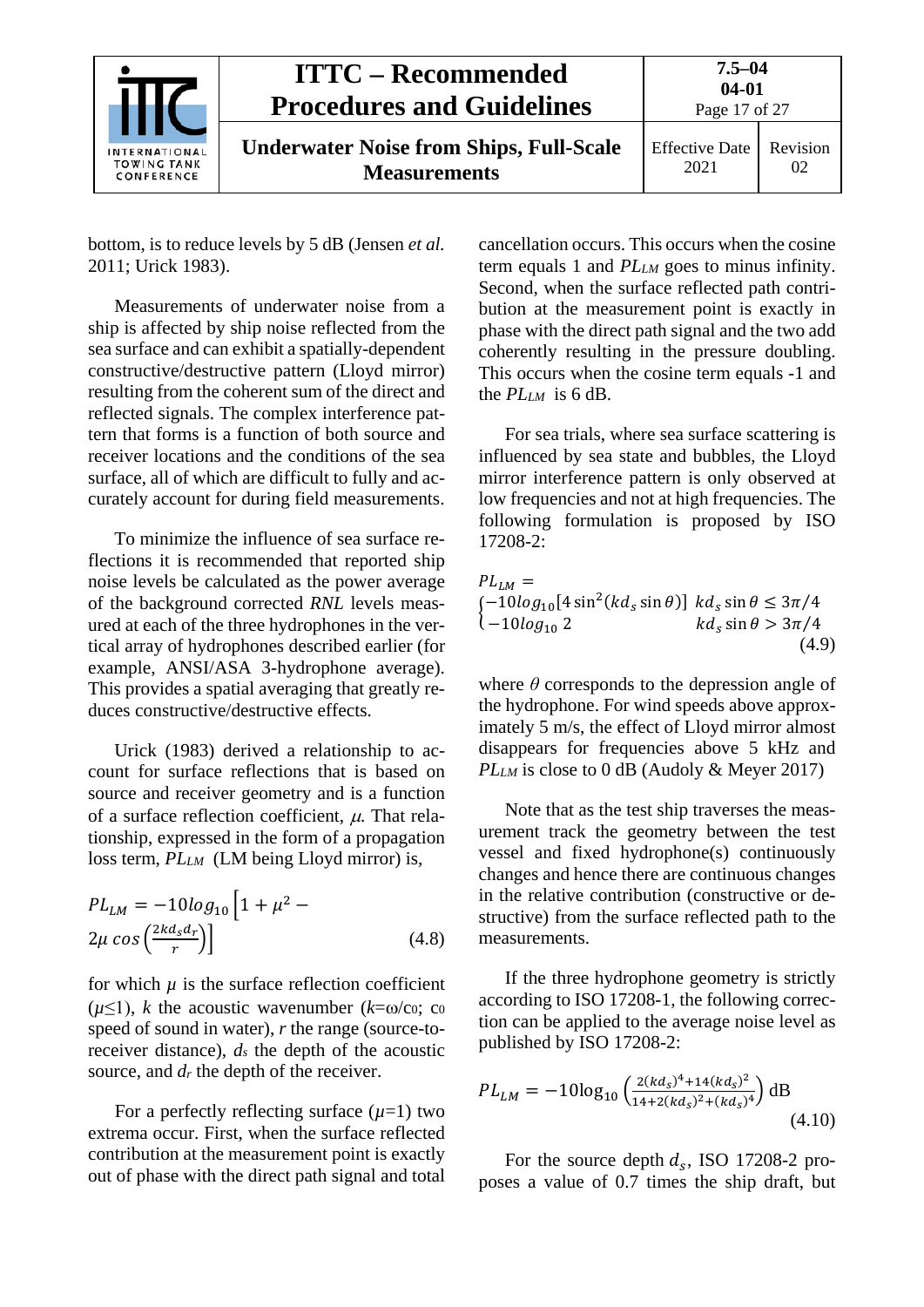|                                                          | <b>ITTC – Recommended</b><br><b>Procedures and Guidelines</b>         | $7.5 - 04$<br>$04 - 01$<br>Page 18 of 27 |                |
|----------------------------------------------------------|-----------------------------------------------------------------------|------------------------------------------|----------------|
| <b>INTERNATIONAL</b><br><b>TOWING TANK</b><br>CONFERENCE | <b>Underwater Noise from Ships, Full-Scale</b><br><b>Measurements</b> | <b>Effective Date</b><br>2021            | Revision<br>02 |

other depths are in use as well depending on whether machinery noise or cavitation noise is dominant.

Alternatively, the propagation loss due to free surface and bottom can be calculated by numerical models. The Bureau Veritas Underwater Radiated Noise (URN) Rule Note NR 614 DT R02 E (2018) recommends the use of range dependent parabolic wave equation model RAM (Collins 1994; Collins *et al.* 1996), or a wave integration model, namely the Scooter/Fields model for low frequencies below 1,000 Hz (Etter 2013), and ray trace based models, namely Bounce or Bellhop models (Jensen *et al.* 2011), for higher frequencies. Other well validated models can also be used. The propagation models need as inputs sound-depth velocity profiles, noise source depth, hydrophone depth, and sea bottom characteristics. A numerical model that includes near field effects may be needed when ship underwater noise measurements are made for short source-receiver configurations.

#### <span id="page-17-1"></span><span id="page-17-0"></span>**4.4 Uncertainty analysis**

4.4.1 Sources of uncertainty, variability, and error

Ship underwater noise measurements are subject to potentially large variations that need to be controlled or understood in order for the measurements to be of use. Numerous studies have been done to understand and quantify the source and impacts of these variations, particularly in support of drafting the various standards, classifications, and guidelines that are being issued. Attention is given to several publications that specifically address these issues. It is noted that while the terms variability, repeatability, and error are used somewhat synonymously, they can mean different aspects of results in a final level of uncertainty. It is further noted, but not expanded upon, that in uncertainty analysis a distinction is made between Type A uncertainty, which is uncertainty evaluated by statistical analysis of a series of observations and Type B uncertainty which is evaluated by nonstatistical methods.

An extensive review of aspects that influence the uncertainty and repeatability of underwater noise measurements is provided in the AQUO document listed in [Table 1.](#page-2-2) To estimate levels of uncertainty and repeatability, five measurements-related categories were considered:

- 1) Distance Measurement Accuracy;
- 2) Noise recording accuracy;
- 3) Propagation/Transmission loss;
- 4) Vessel;
- 5) Post processing.

The Vessel category covers issues of speed, propeller/machinery conditions, load conditions, and currents. A theoretical study of expected uncertainty for each category was made. The values for repeatability are identical as for the uncertainty but exclude contributions from noise recording and transmission. [Table 2](#page-22-0) is a modified copy of the uncertainty and repeatability estimates provided in the AQUO document. In the original tables a distinction is made between deep and shallow water, but apart from the grade A U(D) term the numbers for the uncertainties are identical so they are not listed separately in [Table 2.](#page-22-0) These theoretical estimates were found to be in general agreement to estimates based on review of a set of ship noise data.

An investigation into the repeatability of noise measurements was performed as part of the SONIC project by Humphrey *et al.* (2015). The standard deviation (70% uncertainty) of levels from a single hydrophone for several runs is between 1 and 2 dB, but it may increase significantly at low frequency for hydrophones de-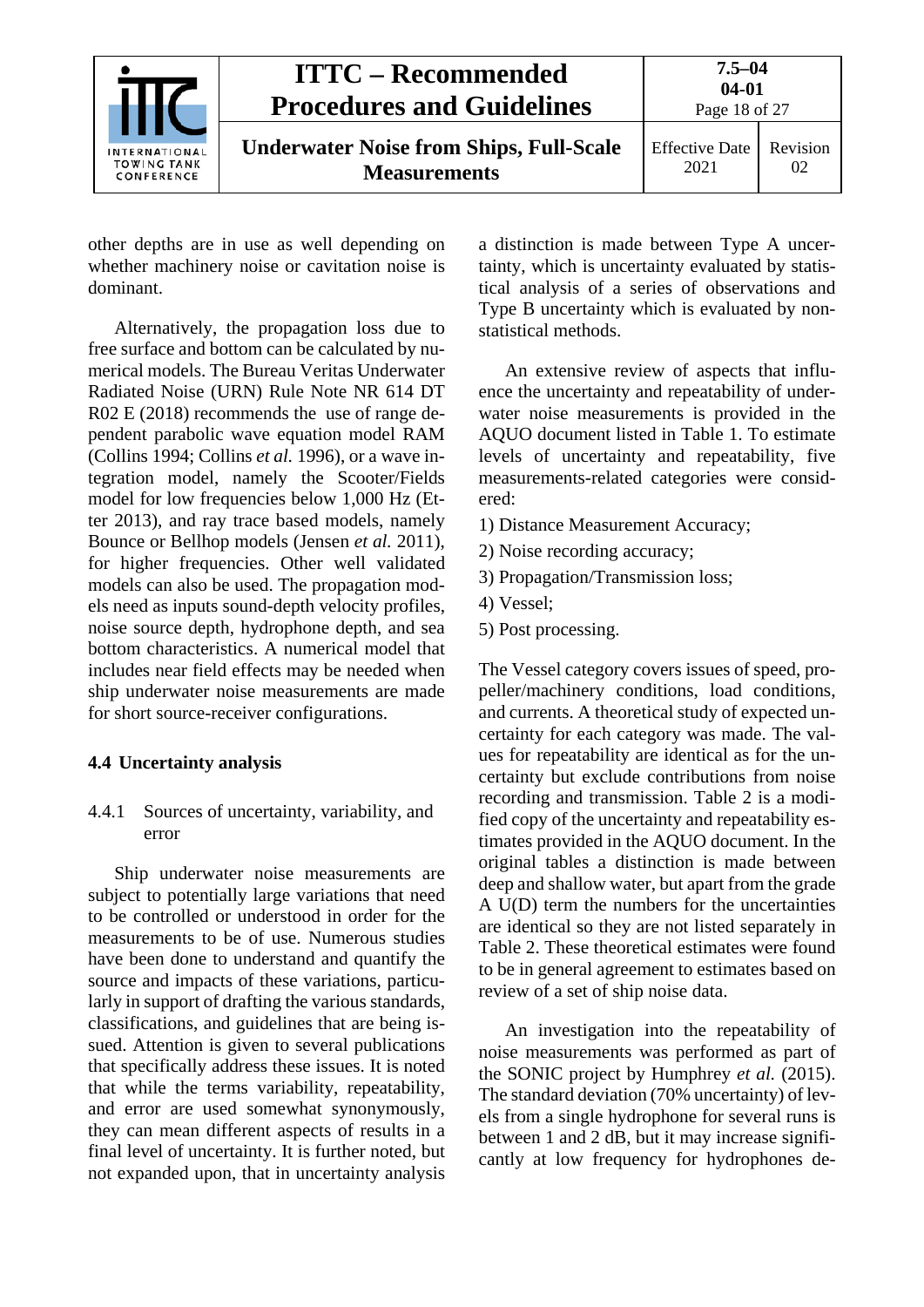|                                                   | <b>ITTC – Recommended</b><br><b>Procedures and Guidelines</b>         | $7.5 - 04$<br>$04 - 01$<br>Page 19 of 27 |                |
|---------------------------------------------------|-----------------------------------------------------------------------|------------------------------------------|----------------|
| <b>INTERNATIONAL</b><br>TOWING TANK<br>CONFERENCE | <b>Underwater Noise from Ships, Full-Scale</b><br><b>Measurements</b> | <b>Effective Date</b><br>2021            | Revision<br>02 |

ployed relatively close to the free surface. Systematic differences between hydrophones deployed at different depths were observed for frequencies below 1 kHz while for higher frequencies differences between hydrophones were of the same order as the variability for a single hydrophone.

Regression analysis applied to a large number of sea trial data involving cavitating propellers gave an average uncertainty estimate, at 95% confidence level, of 4.8 dB for a single dataset and 6.5 dB for combined data sets (Sponagle 1988). A single data set consists of noise spectra measured within a period of a few days and combined datasets consists of noise spectra for the same ship measured at different times over a period of several years.

#### <span id="page-18-0"></span>4.4.2 Quantification and minimization of uncertainty

Independent of the testing protocol followed, uncertainty estimates for each of the five categories listed in the AQUO Standard should be made. The method of estimating the uncertainty should be clearly described.

Estimates of uncertainty resulting from data acquisition and processing systems can be made using standard procedures such as those provided by the ISO/JCGM documents listed at the end of this section. Adopting modern data acquisition procedures, dedicating particular attention to system maintenance, and performing scheduled calibrations should result in instrumentation errors being of marginal concern.

Measurements of underwater ship noise are greatly influenced by on-range environmental conditions which include: effects on source-toreceiver propagation characteristics (transmission); multi-path transmission due to sea surface and ocean bottom reflections; and, contaminating effects of background ocean noise. To minimize propagation-related uncertainty, range propagation characteristics should be well documented based on dedicated acoustic calibrations such as those from towed known source calibrations. Results of calibrations of this type should be included in reporting of underwater ship noise measurements to allow the customer to estimate the impact of this uncertainty when using the reported measurements. Procedures for accounting for background noise were provided earlier. To minimize this uncertainty, careful attention should be given to monitoring background noise and ensuring that for each underwater noise measurement there is a measurement of background noise representative of what existed during the ship noise measurement. If possible, the conduct of test runs should be conducted so that quieter ship conditions are tested during periods of lower ambient/background noise.

Repeatability issues may occur due to unintended deviations in ship operations (equipment line-up, speed, etc.) or due to variations resulting from changes in seaway conditions (currents, wave action, etc.). Uncertainty due to ship operations are minimized by careful attention to ship conditions and indoctrination of ship's crew as to the impact of ship operations on underwater noise. There is little control over uncertainty resulting from seaway conditions other than conducting tests only during favourable weather conditions, which is generally not possible. Careful documentation should be made of both weather and seaway conditions for all ship noise measurements so that the influence of this uncertainty can be assessed. To minimize seawayrelated uncertainty it is recommended that multiple sets of measurements be made for each condition with the reported noise being an average of these individual results. Repeat tests are a principal method listed by all standards and best practices as a means to mitigate/quantify uncertainty.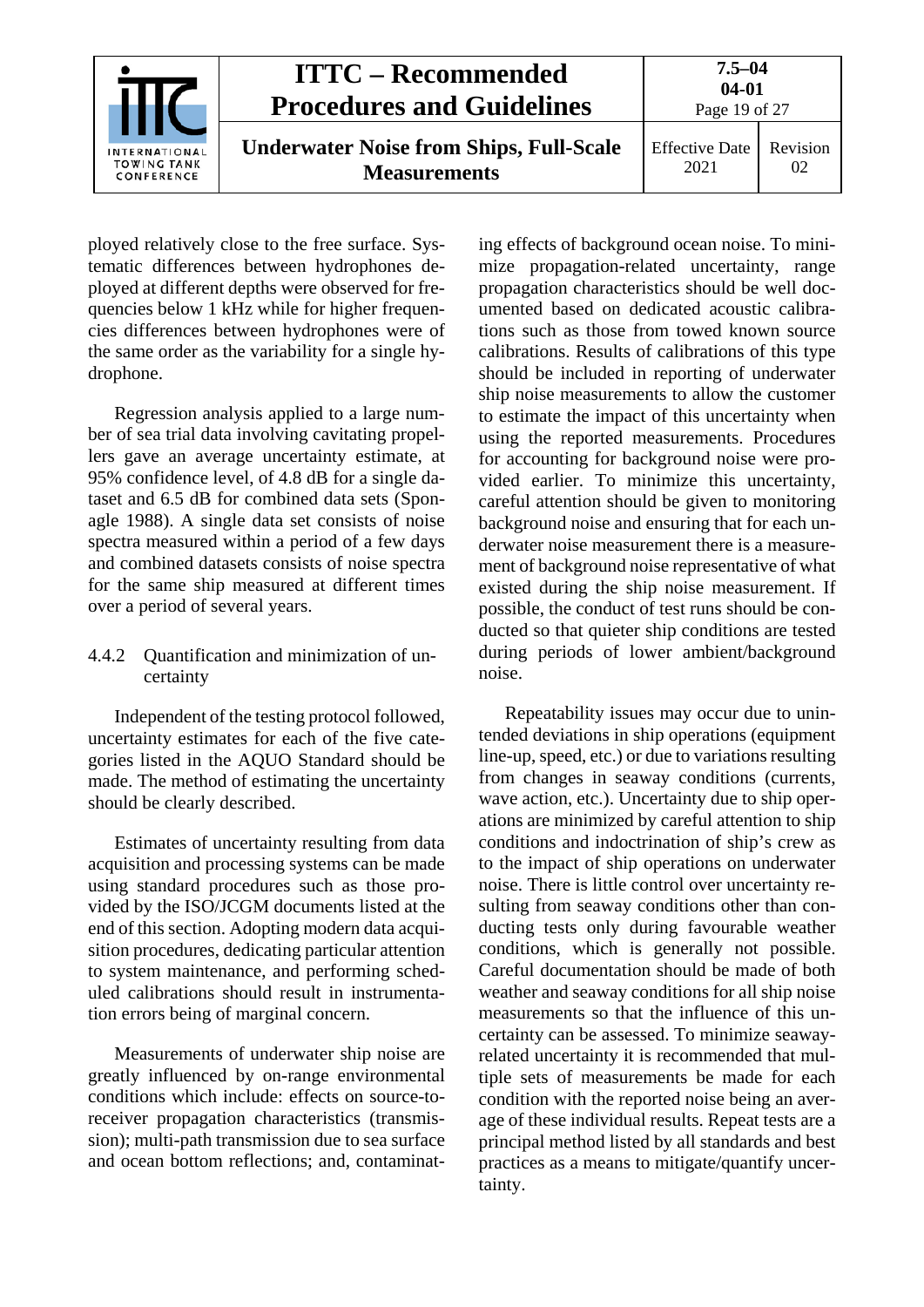

**Underwater Noise from Ships, Full-Scale Measurements**

Effective Date

2021

Revision 02

Overall uncertainty analysis should be done in accordance with the following regulations/recommendations:

JCGM100:2008: Evaluation of measurement data – Guide to the expression of uncertainty in measurement. (GUM guide)

JCGM104:2009: Evaluation of measurement data – An introduction to the "Guide to the expression of uncertainty in measurement" and related documents. (Introduction to GUM)

JCGM200:2012: International vocabulary of metrology – Basic and general concepts and associated terms. (VIM)

#### <span id="page-19-0"></span>**5. REQUIRED AND RECOMMENDED DATA**

In addition to the recommendations provided in Section 3, particulars of the test ship, measurement system, graphic of the measurement results and environmental condition shall be considered and reported along with the noise measurements.

[Table 3](#page-23-0) provides a listing of data that is "Required" to be reported and data that is "Recommended" to be reported. If the latter are considered, the reliability and the quality of the measurements will be considerably improved.

The comparison between data of full-scale noise measurements and data of extrapolated model-scale cavitation noise measurements should preferably be performed using source levels for both datasets. This in order to exclude the effect of propagation which is notably different for the two measurements.

#### <span id="page-19-1"></span>**6. REFERENCES**

- ANSI (2003), "American National Standard Procedures for Calibration of Underwater Electroacoustic Transducers", ANSI S1.20- 1988 (R2003).
- ANSI/ASA (2009), "Quantities and procedures for description and measurement of underwater sound from ships, Part 1: General requirements". ANSI/ASA S12.64-2009/Part 1
- AQUO D3.1, 2014, Task T3.1, WP 3: Measurements, European URN Standard Measurement Method
- AQUO & SONIC (2015), "Guidelines for Regulation on UW Noise from Commercial Shipping, Prepared by: Bureau Veritas, DNVL GL.
- Audoly, C. & Meyer, V. (2017), "Measurement of radiated noise from surface ships – Influence of the sea surface reflection coefficient on the Lloyd's mirror effect", Proceedings of Acoustics 2017, Perth, Australia.
- Bendat J.S. & Piersol A.G. (2011), Random data: Analysis and measurement procedures. John Wiley & Sons,  $4<sup>th</sup>$  Edition.
- BV, (2014), Underwater Radiated Noise (URN), Bureau Veritas Rule Note NR614
- Carlton, J.S. (2012), Marine Propellers and Propulsion, 3rd Edition, Elsevier Ltd., Butterworth-Heinmann, Oxford, UK.
- Collins, M.D. (1994), "Generalization of the Split-Step Pade", Journal Acoustical Society of America , **96**:382-385.
- Collins, M.D., Cederberg, R.J. & King, D.B. (1996). "Comparison of Algorithms for Solving Parabolic Wave Equations", Journal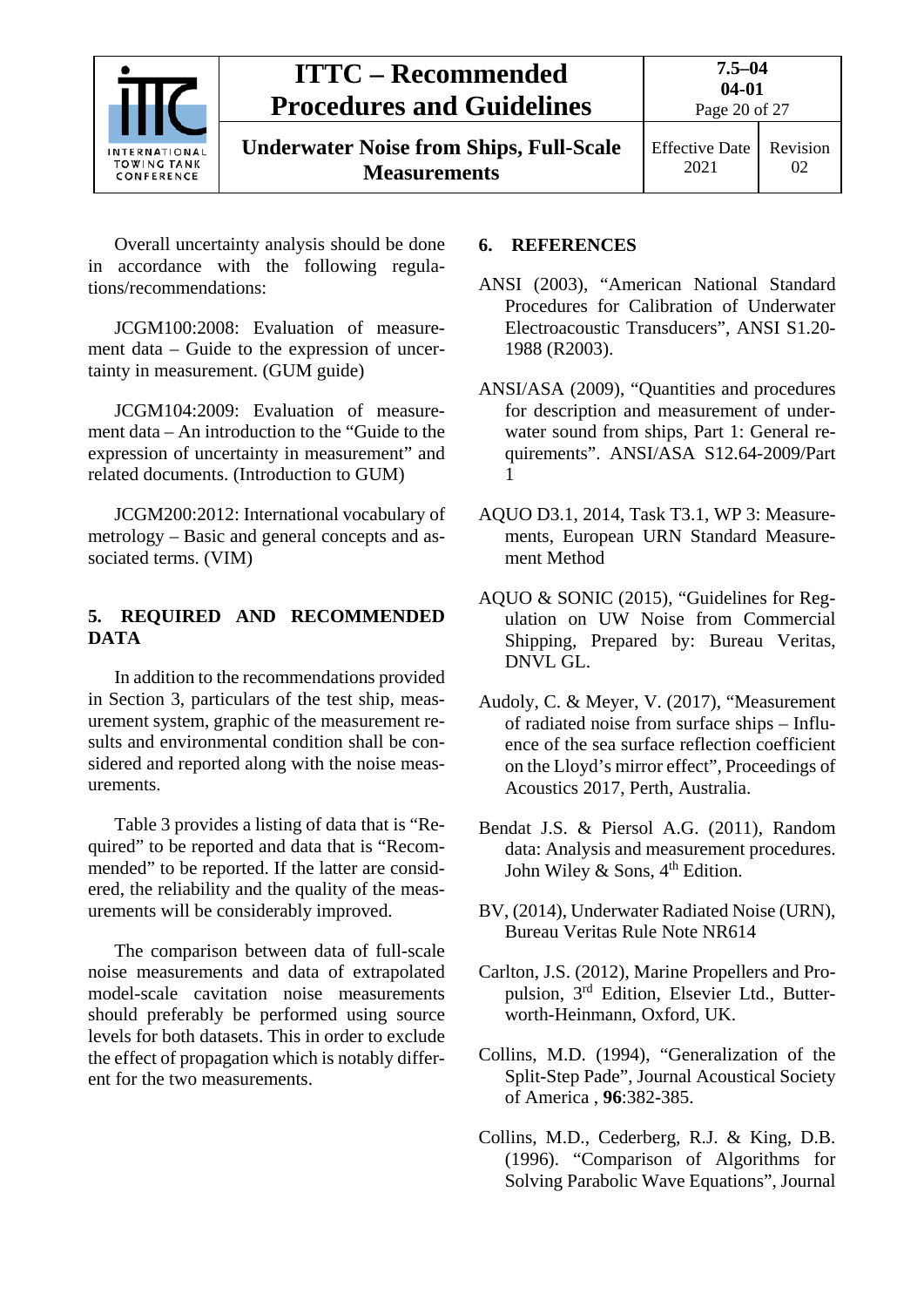

**Underwater Noise from Ships, Full-Scale Measurements**

Acoustical Society of America, **100**(1):178- 182.

- DNV (2010). Silent Class Notation. Det Norske Veritas (DNV), Rules for Ships, January 2010, Pt 6, Ch. 2
- Etter, P.C. (2013), Underwater Acoustic Modeling and Simulation, 4th Edition, CRC Press.
- Humphrey, V., Brooker, A., Dambra, R. & Firenze, E. (2015), "Variability of Underwater ship Noise Measured Using Two Hydrophone Arrays", IEEE Conference Publications, OCEANS 2015, Genova.
- IACS Recommendation No. 47 Shipbuilding and Repair Quality Standard Rev.7, 2013
- IEC (2006), Underwater acoustics-hydrophones- calibration in the frequency range 0.01 Hz to 1 Mhz, IEC 60565.
- ISO 484-1:2015 Shipbuilding Ship screw propellers - Manufacturing tolerances - Part 1: Propellers of diameter greater than 2.50 m
- ISO 17208-1:2016, Underwater acoustics Quantities and procedures for description and measurement of underwater sound from ships – Part 1: Requirements for precision measurements in deep water used for comparison purposes.
- ISO 17208-2:2019, Underwater acoustics Quantities and procedures for description and measurement of underwater sound from ships – Part 2: Determination of source levels from deep water measurements.
- ISO 18405:2017, Underwater Acoustics Terminology.
- ITTC 27<sup>th</sup> International Towing Tank Conference (2014), "Report of the Specialist Committee on Hydrodynamic Noise", pp. 639 – 679, Copenhagen, DK.
- ITTC Recommended Procedures and Guidelines, Model Manufacture Ship Models, 7.5- 01-01-01, 2002.
- ITTC Recommended Procedures and Guidelines, Preparation of Speed and Power Trials, 7.5-04-01-01.1, 2014.
- ITTC Recommended Procedures and Guidelines, Analysis of Speed / Power Trial Data, 7.5-04-01-01.2, 2014.
- Jensen, F.B., Kuperman, W., Porter, M & Schmidt, H. (2011), Computational Ocean Acoustics, 2nd edition Springer.
- Lee, Tae-il, (2015), "The influence of headings in speed trial under various environmental conditions", 28<sup>th</sup> ITTC PSS Committee, Shanghai, China.
- Sponagle, N. (1988), "Variability of Ship Noise Measurements", Defence Research Establishment Atlantic, Technical Memorandum 88/210.
- Thorp, W.H. (1965), "Deep-ocean sound attenuation in the sub- and low-kilocycle-per-sec region", Journal of Acoustical Society of America, **38**:648-654.
- Trevorrow, M. V., Vasiliev, B.& Vagle, S. (2008), "Directionality and maneuvering effects on a surface ship underwater acoustic signature, Journal Acoustical Society of America, **124**(2):767-778.
- Urick, R.J. (1983), Principles of underwater sound, 3rd edition, McGraw-Hill Ryerson.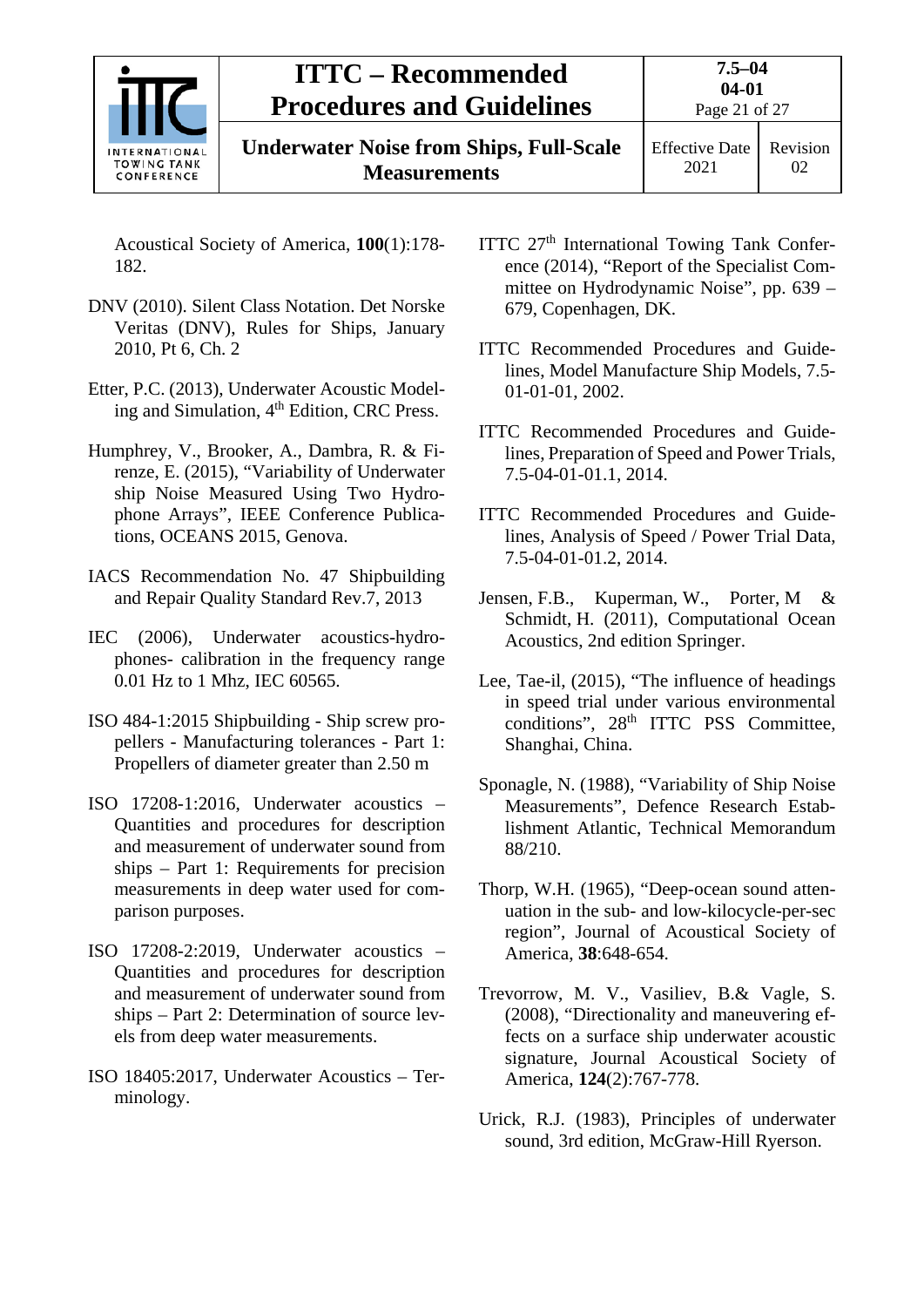|                                                   | <b>ITTC – Recommended</b><br><b>Procedures and Guidelines</b>         | $7.5 - 04$<br>$04 - 01$<br>Page 22 of 27 |                |
|---------------------------------------------------|-----------------------------------------------------------------------|------------------------------------------|----------------|
| <b>INTERNATIONAL</b><br>TOWING TANK<br>CONFERENCE | <b>Underwater Noise from Ships, Full-Scale</b><br><b>Measurements</b> | <b>Effective Date</b><br>2021            | Revision<br>02 |

Pang, Y. & Wu, W. (2014), "Measurement of Underwater Sound Source Levels from Ships", 8th Asian Shipbuilding Experts' Forum, Jeju Island, Korea.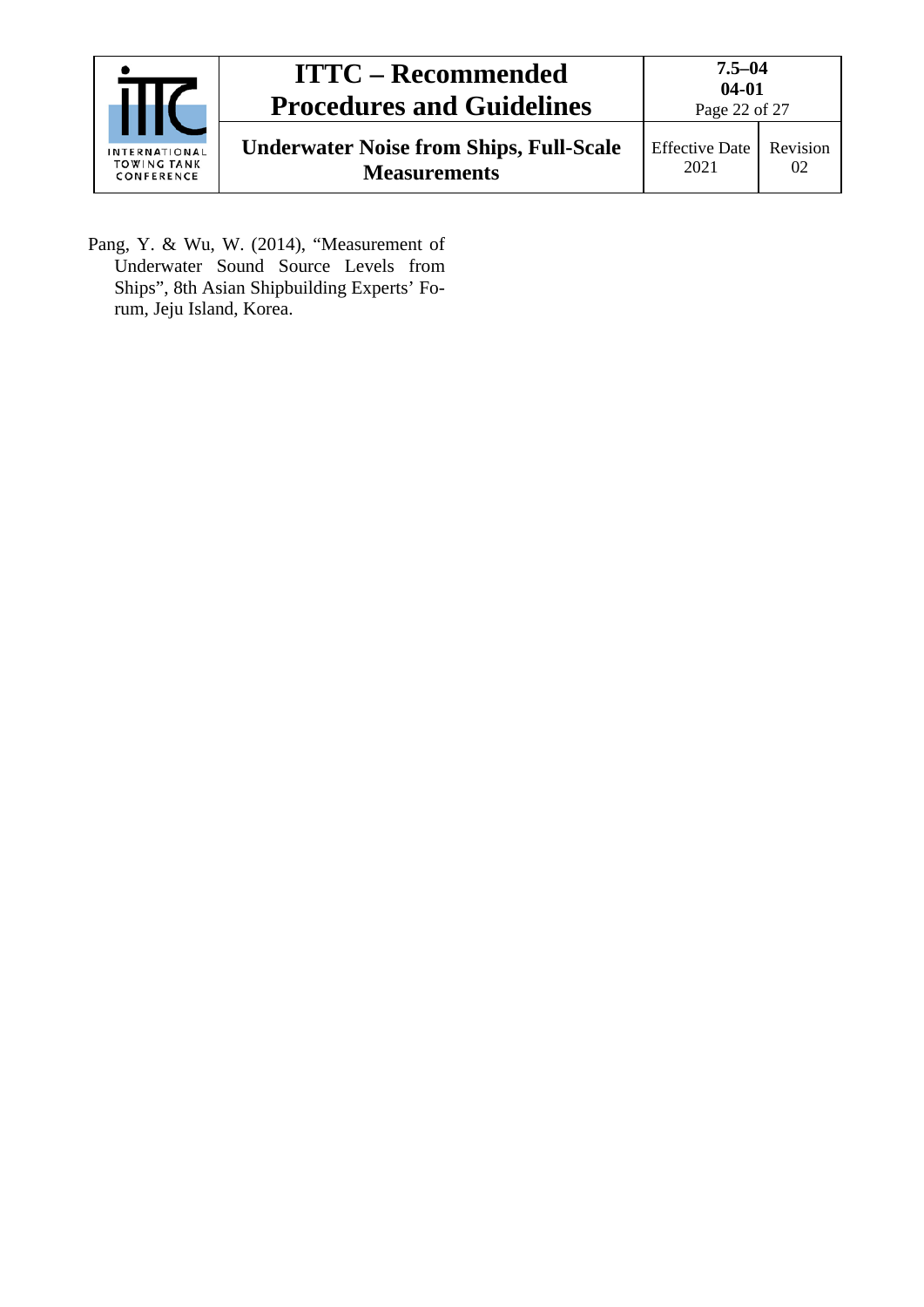

**Underwater Noise from Ships, Full-Scale Measurements**

#### <span id="page-22-0"></span>Table 2: Computed estimates of the uncertainty U and repeatability R at 95% confidence level for the URN measurements procedure as given in AQUO D3.1 (2014).

| Grade                                                                                                          | $A^1$             | B <sup>1</sup> |            |  |  |
|----------------------------------------------------------------------------------------------------------------|-------------------|----------------|------------|--|--|
| Accuracy type                                                                                                  |                   | engineering    | comparison |  |  |
| Distance accuracy measurement                                                                                  | U(D), R(D)        | 1 dB           | 1.5 dB     |  |  |
| Noise recording accuracy <sup>2</sup>                                                                          | U(H)              | 2.5 dB         | 4.3 dB     |  |  |
| Transmission/Propagation loss <sup>3</sup>                                                                     | U(TL)             | 3 dB           | 7 dB       |  |  |
| Vessel                                                                                                         | $U(V)$ , $R(V)$   | 1 dB           | 1.2 dB     |  |  |
| Post Processing                                                                                                | $U(PP)$ , $R(PP)$ | 2 dB           | 2 dB       |  |  |
| <b>Total Uncertainty</b>                                                                                       | 4 dB              | 7 dB           |            |  |  |
| <b>Total Repeatability</b>                                                                                     | $1.2/2.3$ dB      | $2/3$ dB       |            |  |  |
| $\frac{1}{1}$ : In the original table a distinction is made between deep and shallow water, but apart from the |                   |                |            |  |  |
| U(D) for grade A, the numbers for the uncertainties are identical and are not listed separately in this        |                   |                |            |  |  |

table

 $2$ : Due to fact that this uncertainty is only important for high frequencies, it is not accounted for in the final uncertainty of the measurement

<sup>3</sup>: Note that some publications use the term 'transmission loss' instead of 'propagation loss'. Propagation loss was adopted in (ISO 18405, 2017) and is therefore generally preferred.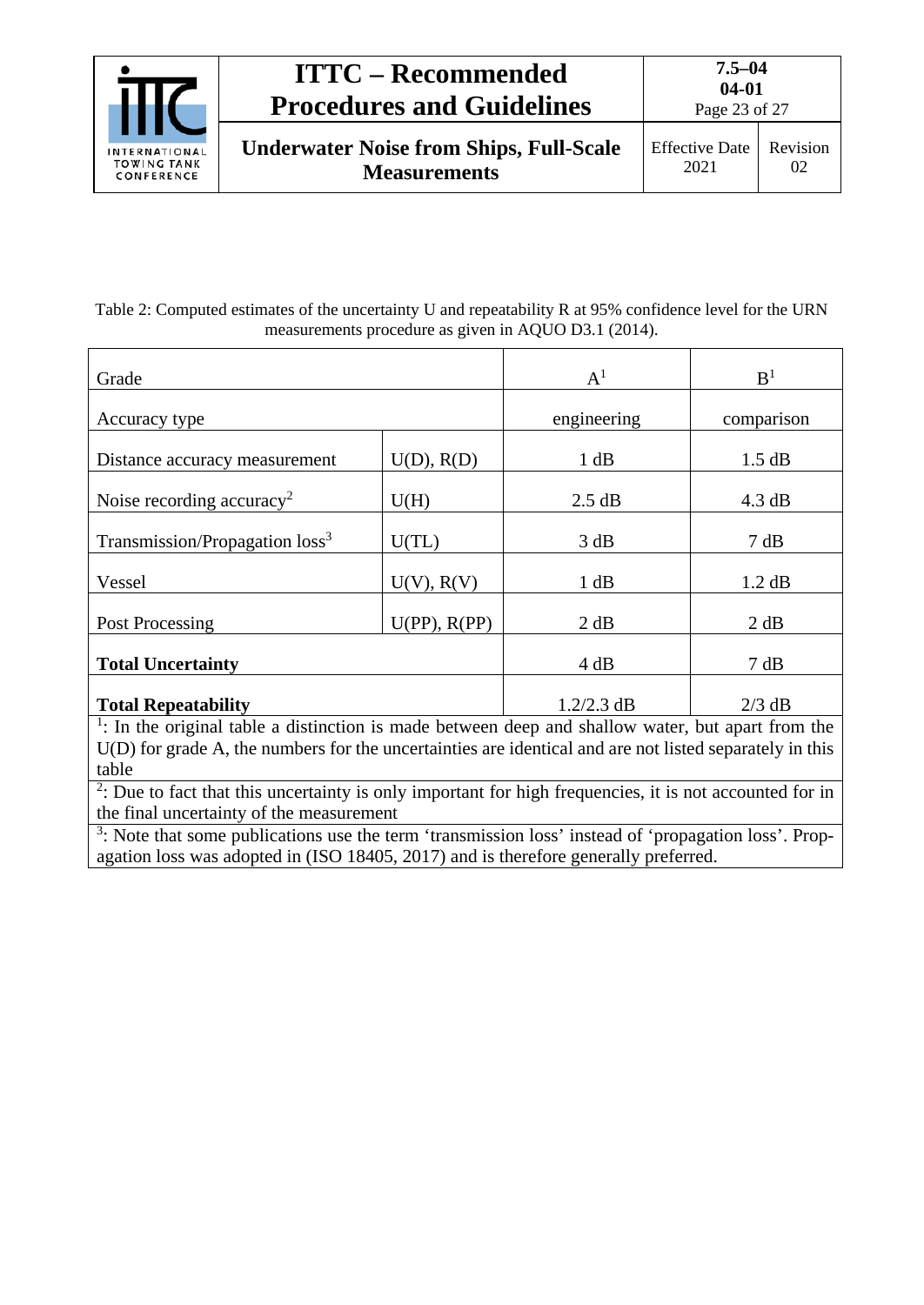

Page 24 of 27

**Underwater Noise from Ships, Full-Scale Measurements**

Table 3: Required and recommended data for reporting underwater noise measurements

<span id="page-23-0"></span>

|                                                                               | <b>Required</b>                                                                                                                                                                                                                                                                                                                                                                                                                                                                               | <b>Recommended</b>                                                                                                                                                                                                                                                                                                                                                                                                                                                            |  |
|-------------------------------------------------------------------------------|-----------------------------------------------------------------------------------------------------------------------------------------------------------------------------------------------------------------------------------------------------------------------------------------------------------------------------------------------------------------------------------------------------------------------------------------------------------------------------------------------|-------------------------------------------------------------------------------------------------------------------------------------------------------------------------------------------------------------------------------------------------------------------------------------------------------------------------------------------------------------------------------------------------------------------------------------------------------------------------------|--|
| General infor-<br>mation<br>(Ship, propel-<br>operating<br>ler<br>conditions) | Type of ship<br>Main and auxiliary machinery equip-<br>$\bullet$<br>ment and resilient mountings<br>Ship main particulars (length, draft<br>$\bullet$<br>fore/aft, breadth)<br>Propeller main particulars (Diameter,<br>number of blades, pitch, running<br>pitch)<br>Shaft immersion and number of shafts<br>Known problems or concerns that<br>$\bullet$<br>may affect underwater sound levels<br>Hull and propeller(s) inspection<br>٠<br>Engine power, RPM and ship speed<br>for each run | <b>IMO</b> number<br>$\bullet$<br>Classification<br>$\bullet$<br>Year of construction<br>$\bullet$<br>Propeller design conditions<br>$\bullet$<br>Drawing of stern shape including<br>$\bullet$<br>arrangement of appendages<br>Last date and means of hull and<br>$\bullet$<br>propeller cleaning<br>Accuracy of ship operating condi-<br>$\bullet$<br>tions during testing;<br>Speed (kn)<br>$\circ$<br><b>RPM</b><br>O<br>Power setting<br>O<br>Pitch (for CPP)<br>$\circ$ |  |
| Position<br>and<br>of<br>the<br>time<br>measurements                          | GPS-coordinates of the measurement<br>system and the test ship positions<br>Depth of water<br>$\bullet$                                                                                                                                                                                                                                                                                                                                                                                       | Distance to coast<br>$\bullet$<br>Sea bottom type/sediment type<br>$\bullet$<br>Date and time of measurement at<br>$\bullet$<br>each run                                                                                                                                                                                                                                                                                                                                      |  |
| Environmental<br>conditions                                                   | Water temperature<br>Weather and sea-state                                                                                                                                                                                                                                                                                                                                                                                                                                                    | Wind speed and rate of rainfall<br>$\bullet$<br>Vessel traffic<br>Sound speed profile / Variation of<br>$\bullet$<br>temperature/salinity with depth                                                                                                                                                                                                                                                                                                                          |  |
| Measurement<br>system and In-<br>strumentation                                | Deployment of the system<br>Number of hydrophone(s)<br>Position of hydrophone(s)<br>Depth of hydrophone(s) deployment<br>Review of data acquisition system<br>Type, frequency range, directionality,<br>sensitivity<br>Data sampling rate<br>Type and settings of amplifier and fil-<br>ters                                                                                                                                                                                                  | Hydrophone manufacture, model<br>$\bullet$<br>number and sensitivity<br>Field calibration method and re-<br>sults<br>Factory calibration data                                                                                                                                                                                                                                                                                                                                 |  |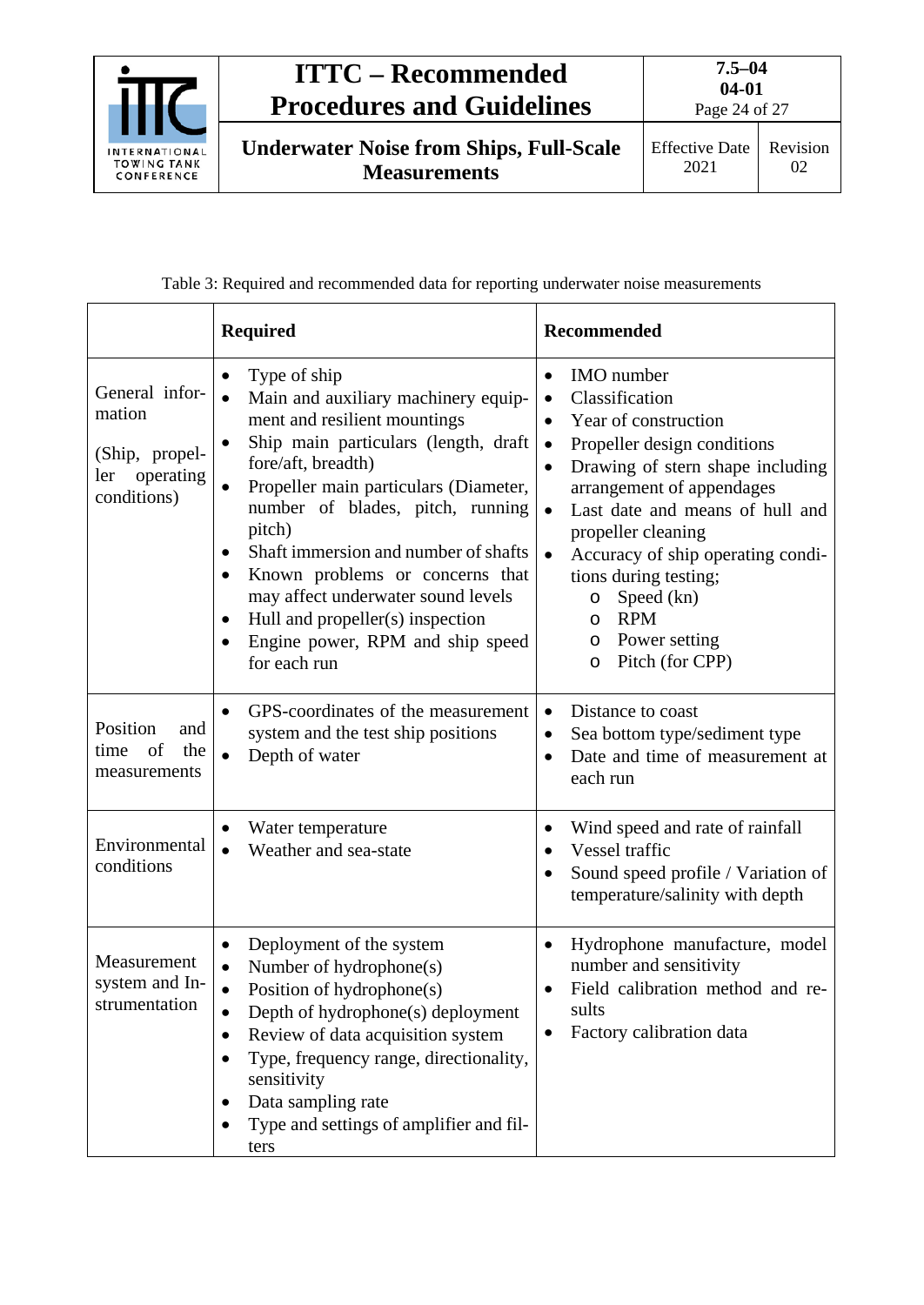

Table 3: Required and recommended data for reporting underwater noise measurements (continued)

|                                | <b>Required</b>                                                                                                                                                                                                                                                                                                                                                                                                                                                                                                                                                                                                                                                                                                                                 | <b>Recommended</b>                                                                 |
|--------------------------------|-------------------------------------------------------------------------------------------------------------------------------------------------------------------------------------------------------------------------------------------------------------------------------------------------------------------------------------------------------------------------------------------------------------------------------------------------------------------------------------------------------------------------------------------------------------------------------------------------------------------------------------------------------------------------------------------------------------------------------------------------|------------------------------------------------------------------------------------|
| Measurements<br>and processing | Description of ship track geometry<br>$\bullet$<br>Measuring period<br>$\bullet$<br>Integration period used for measuring<br>$\bullet$<br>level (i.e., $\pm 30^{\circ}$ )<br>Correction procedures applied to<br>$\bullet$<br>measured levels<br>Background noise<br>$\circ$<br>Range correction<br>(spherical)<br>$\circ$<br>spreading, etc.)<br>Propagation loss (by absorp-<br>$\circ$<br>tion)<br>Surface effects (e.g. Lloyd mir-<br>$\circ$<br>ror)<br><b>Bottom</b> effects<br>$\Omega$<br>Underwater sound pressures<br>1/3 octave band<br>$\circ$<br>Narrowband<br>$\circ$<br>Source levels<br>$\Omega$<br>Multiple hydrophone averaging<br>Multiple run averaging<br>Background noise level<br>Results of uncertainty analysis (error | Vibration characteristics of ship<br>$\bullet$<br>hull<br>Time series<br>$\bullet$ |
|                                | bounds for reported levels)                                                                                                                                                                                                                                                                                                                                                                                                                                                                                                                                                                                                                                                                                                                     |                                                                                    |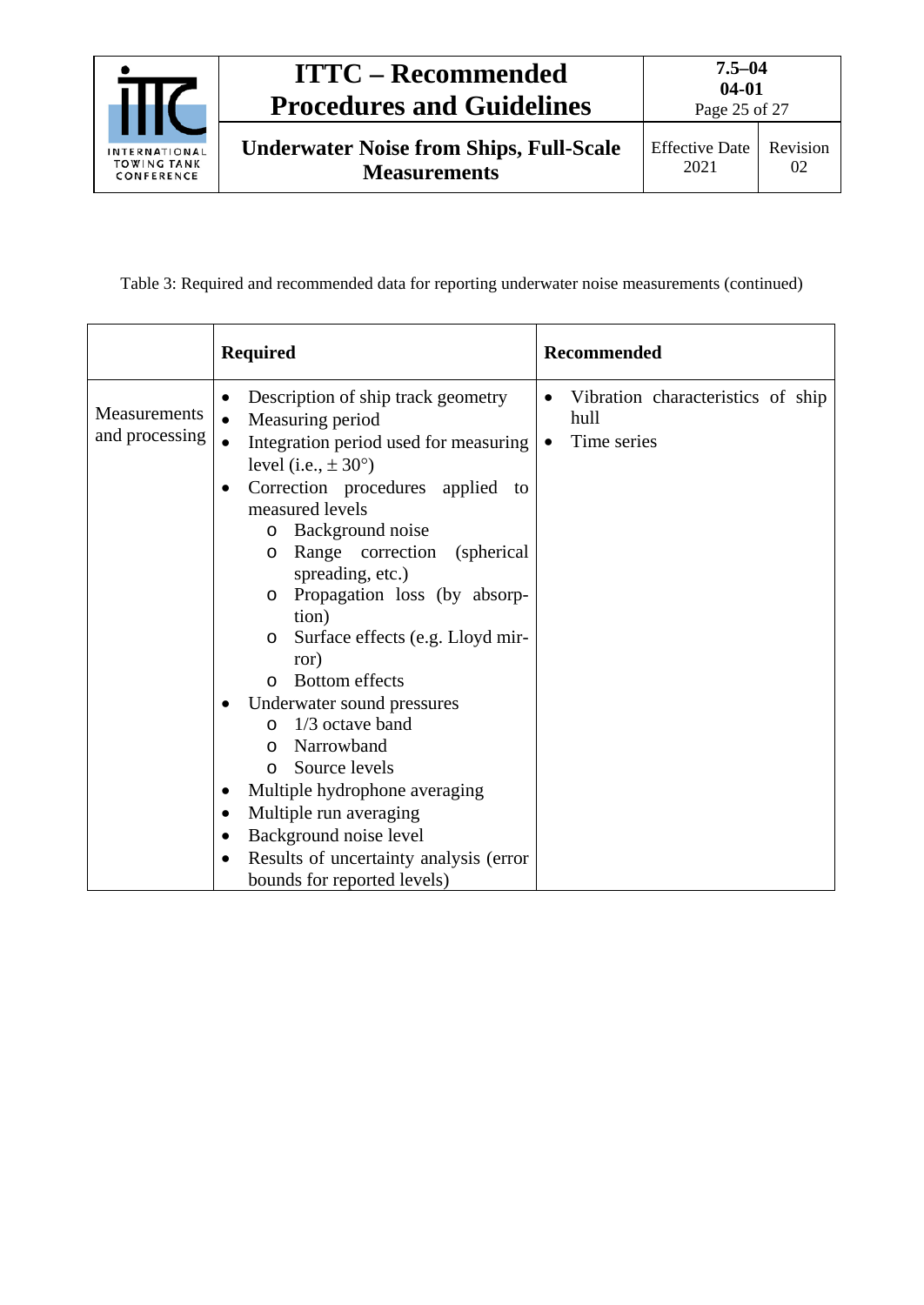

<span id="page-25-0"></span>

|                                                       | Abbre-<br>viation   | <b>Symbol</b>                                | Unit                       | <b>Relations</b>                                                                                                     |
|-------------------------------------------------------|---------------------|----------------------------------------------|----------------------------|----------------------------------------------------------------------------------------------------------------------|
| Reference<br>Sound Pres-<br>sure in water             | P <sub>0</sub>      | $p_0$                                        | $\mu$ Pa                   | $p_0 = 1 \,\mu Pa$                                                                                                   |
| Sound Pres-<br>sure Level                             | <b>SPL</b>          | $L_p$                                        | dB re $1 \mu Pa^2$         | $L_p = 10\log_{10}\frac{p_{rms}^2(f,\Delta f)}{p_0^2}$                                                               |
| Sound Pres-<br>sure spectral<br>density<br>Level      |                     | $L_{p,f}$                                    | dB re $1 \mu Pa^2$ /<br>Hz | $L_{p,f} = 10\log_{10}\frac{p_{rms}^2(f,\Delta f)}{p_{0}^2 \Delta f}$                                                |
| <b>SPL</b><br>one-<br>third octave<br>band level      | $SPL_{1/3}$         | $L_p$                                        | dB re $1 \mu Pa^2$         | signal level per 1/3-octave band (al-<br>most identical to deci-decade band)                                         |
| <b>SPL</b><br>spec-<br>trum level                     | SPL <sub>1 Hz</sub> | $L_{p,f}$                                    | dB re $1 \mu Pa^2$ /<br>Hz | $\overline{SPL_{1/3} - SPL_{1\,Hz}} = 10log_{10} B_{1/3}$<br>Narrowband spectrum must be uni-<br>form over $B_{1/3}$ |
| lower<br>and<br>fre-<br>upper<br>of<br>quency<br>band |                     | $f_{\min}, f_{\max}$                         | Hz                         |                                                                                                                      |
| frequency<br>bandwidth                                |                     | $\Delta f$ ,<br>$\Delta f_B$<br>$B_{1}$      | Hz                         | $B = f_{\text{max}} - f_{\text{min}}$                                                                                |
| fre-<br>centre<br>of<br>quency<br>band                |                     | $f_c$                                        | Hz                         | $f_c = \sqrt{f_{\text{max}} f_{\text{min}}}$                                                                         |
| one-third<br>octave                                   |                     |                                              |                            | one-third octave is a logarithmic measure of a frequency range equal to one third of an octave                       |
| one-third<br>octave band                              |                     | bandwidth is approx-<br>imately the same for | Hz                         | $f_{\text{max}} = 2^{1/3} f_{\text{min}}$<br>$\approx 1.25992 f_{\text{min}}$                                        |
| deci-dec-<br>ade <sup>4</sup>                         |                     | base 2 and base 10<br>(decidecade)           | Hz                         | $f_{\text{max}} = 10^{0.1} f_{\text{min}}$<br>$\approx 1.25893 f_{\text{min}}$                                       |

<span id="page-25-1"></span> <sup>3</sup> Symbols consistent with ISO standards 17208-2:2019 and 18405:2017

<span id="page-25-2"></span><sup>&</sup>lt;sup>4</sup> The deci-decade is sometimes also referred to as one-third octave (base 10). The use of one-third octave to mean one deci-decade (1 ddec) is permitted (ISO 18405:2017).